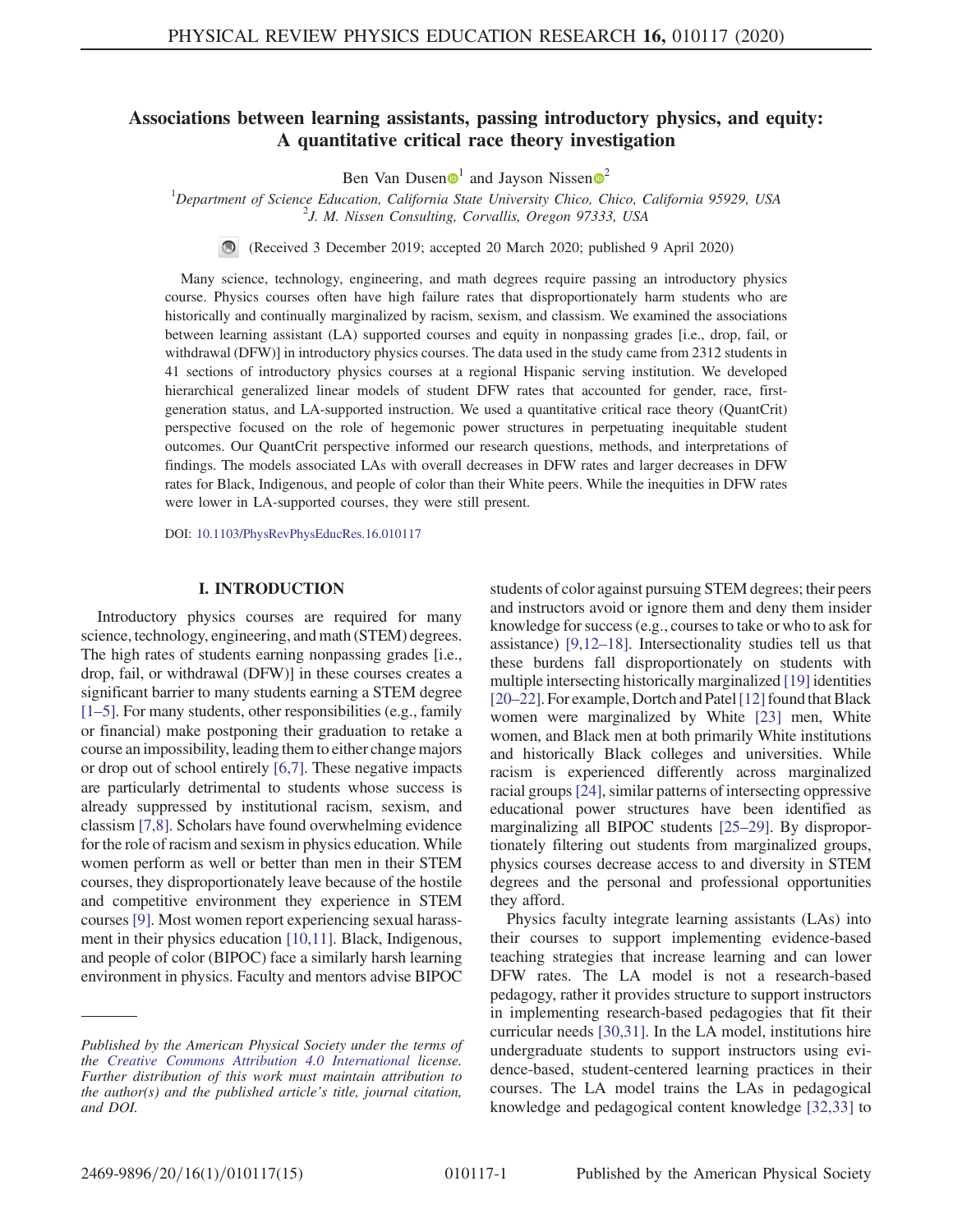support them as effective near-peer educators in the classroom. While LAs have been associated with lower DFW rates [\[34,35\],](#page-12-6) little research has examined the relationships between LA programs and DFW rates for students from marginalized groups.

In this study, we set out to investigate the associations between LAs and equity in DFW rates using data from California State University (CSU) Chico, a rural teachingintensive Hispanic serving institution. CSU Chico represents an underrepresented institutional context in the literature, which overrepresents research intensive institutions that disproportionately serve white, upper-middle class students [\[36\].](#page-12-7) Besides broadening the institution-type representation, the diversity in student population at CSU Chico supports our ability to quantitatively examine outcomes for students from marginalized groups. We use this work to make recommendations through an antiracist lens to combat racism, sexism, and classism in physics education. To accomplish this goal, we analyze and interpret our data through a conceptual framework grounded in quantitative critical race theory (QuantCrit) [\[37\].](#page-12-8)

### II. LITERATURE REVIEW

There are a limited number of quantitative studies published on equity in physics education. What does exist has largely not examined issues of race and we know of no studies that examined outcomes for gender nonconforming, gender nonbinary, trans, or two-spirit physics students. In our literature review, we tried to highlight contributions from authors from historically marginalized groups.

The dynamic nature of the LA model has enabled instructors using LAs to achieve a wide range of goals. Researchers have investigated the association between LAs and student learning [\[38,39\],](#page-12-9) course transformation [\[40\]](#page-12-10), departmental transformation [\[41,42\]](#page-12-11), teacher recruitment [\[30\]](#page-12-4), teacher preparation [\[43,44\]](#page-12-12), equity [\[45,46\]](#page-12-13), supporting students beyond learning [\[47,48\]](#page-12-14), and supporting novel learning environments [\[49,50\].](#page-12-15) While the association between LAs and student DFW rates interests many constituents [\[51\]](#page-12-16), we only know of three publications that have examined it [\[34,35,52\].](#page-12-6)

Alzen et al. [\[52\]](#page-12-17) examined the association between LAs and DFW rates in introductory physics courses for 4941 students at the University of Colorado Boulder over a 10-year period. They analyzed the data using logistic regression models. The variables included in their final model were gender, race, first-generation status, instructor, financial aid, high school GPA, credits at entry, admission test scores, LA exposure, and a placeholder variable for the instructor with no interaction effects between the variables [\[53\]](#page-13-0). Their model found that students in LA-supported courses had lower DFW rates than their peers in non-LAsupported courses. The positive effects were present for all student demographic groups, with the white men having the smallest predicted decrease (4%–6%) and first-generation women having the largest predicted decrease (10%–14%). They note, however, that their models did not account for the students in the LA-supported courses overrepresenting women and having better preparation, more college credits, higher high school GPAs, and higher admissions test scores than students in non-LA-supported courses.

In a followup investigation, Alzen et al. [\[34\]](#page-12-6) expanded their dataset to include 32 071 University of Colorado Boulder students across multiple STEM disciplines over 16 years. This investigation accounted for additional student attributes, such as high school grade point average, credits at entry, and admission test scores. In creating their logistic regression models, they only included statistically significant variables. This led to the removal of interaction terms between LAs and all demographic variables other than gender. Their final model predicted that, after accounting for prior preparation, LA support predicted lower DFW rates across all demographic groups. Results showed that men had higher DFW rates than women and that DFW rates were higher for nonwhite students and first-generation students. Unlike their prior investigation, they found that men had larger predicted decreases in DFW rates in LAsupported courses than women. Both of Alzen *et al.*'s studies [\[34,52\]](#page-12-6) were situated in the same institutional context, limiting the generalizability of their findings. Specifically, the University of Colorado Boulder is a research intensive university and while it is a public institution, 41.7% [\[54\]](#page-13-1) of the students come from out of state and only 15.7% of student receive Pell Grants compared to 32% nationally. The University of Colorado Boulder is also the institution that developed the LA model. The students and instructors in the study had different resources to support their success than many of their peers in other institutions with LA programs.

Close et al. [\[35\]](#page-12-18) examined the associations between LAs and introductory physics student outcomes at Texas State University San Marcos (a Hispanic serving institution). They found that over the seven years of data in their study, the cohorts of students in LA-supported courses had semester-over-semester decreases in DFW rates. The DFW rate fell from its historical rate of 25%–40% to below 20% in the final year of the study. They attributed the gradual decrease in DFW rate to faculty gradually becoming proficient at implementing LA-supported pedagogies and for the programmatic reforms to become institutionalized. These findings build on those of Alzen et al. [\[34\]](#page-12-6) by expanding the set of contexts that LAs have been associated with improvements in DFW rates.

Researchers have identified other physics course features associated with improvements in student DFW rates. For example, research has associated decreases in physics course DFW rates with course transformations that feature small group and sense-making activities [\[55\]](#page-13-2) and the use of 4-point grading scales instead of percentage grading scales [\[56\]](#page-13-3). Other researchers have focused on how student features, such as self-efficacy, can predict DFW rates.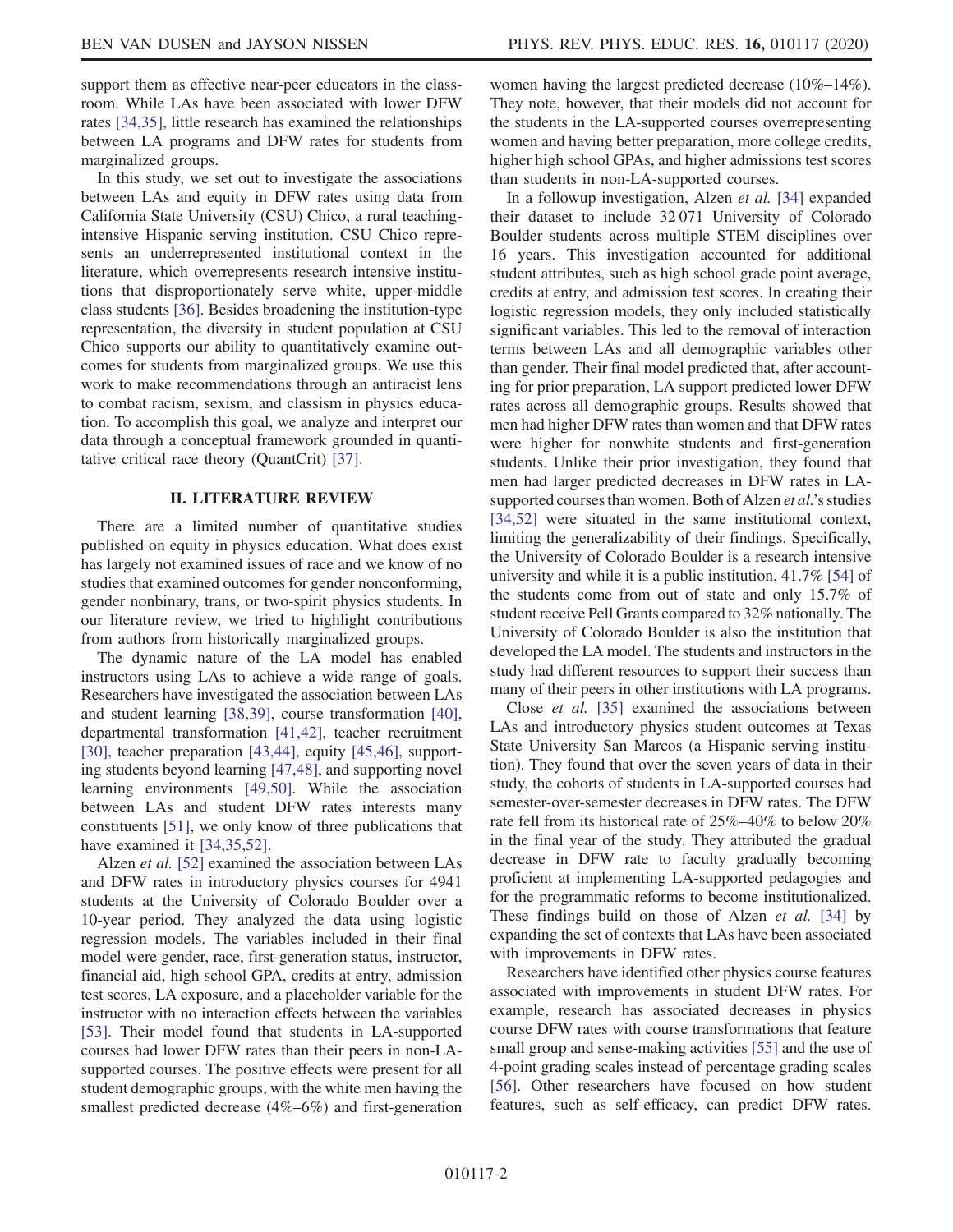For example, Sawtelle et al. [\[57\]](#page-13-4) found that students with higher levels of select self-efficacy subconstructs passed introductory physics courses at higher rates than their peers.

Beyond the contexts of LAs and physics courses, some research investigated the relationship between supplemental instructors (SI) [\[58\]](#page-13-5) and DFW rates. SI is a near-peer model where students who previously passed a course hold optional sessions in which they lead small groups working on testlike problems. Stanich et al. [\[59\]](#page-13-6) examined a chemistry program that had expanded on the traditional SI support model to create a two-credit SI course that accompanied a traditional introductory chemistry course. They found mixed results on the association between the SI support course and DFW rates for underrepresented racial and ethnic minorities. After controlling for background and preparation variables, the students from underrepresented racial and ethnic groups had roughly the same DFW rates in both the control and SI groups. When controlling for who volunteered to be in the SI group, however, they found that the students from underrepresented racial and ethnic groups who were randomly accepted into the SI group may have had lower DFW rates than those in the non-SI group. The study lacked the statistical power to make any strong claims about differences in DFW rates across demographic groups.

In a large-scale investigation of DFW rates across the STEM disciplines at Northern Arizona University, Benford and Gess-Newsome [\[60\]](#page-13-7) found that women had lower average DFW rates than men in every course they examined. They also examined race as a predictor for DFW rates. To have sufficient statistical power for their analysis, they aggregated all of the STEM courses. In their descriptive statistics, they found meaningful differences in DFW rates between racial groups. White students had the lowest DFW rates (22%) and Native American (43%) and African American (40%) students had the highest DFW rates. While there were differences in the descriptive statistics across demographic groups, they excluded both gender and race from their predictive models. The lack of student demographic variables in their models limited the ability of their findings to identify inequities. They found that student-centered courses, as measured by the research of teaching observation protocol [\[61\],](#page-13-8) had lower overall DFW rates. While the findings of Benford and Gess-Newsome [\[60\]](#page-13-7) were not specific to physics, they indicate that there are differences in DFW rates across course types and demographic groups.

These studies show that student-centered interventions can improve overall DFW rates for physics students. These studies also found consistent differences in DFW rates favoring white, female, continuing-generation students in college science courses and physics courses. They provide little guidance, however, on what interventions would improve the equity of DFW rates for students in physics

courses. In the present study, we build upon this prior work by using a critical perspective to investigate DFW rates across demographic groups and across introductory physics courses that did and did not use LAs.

### III. CONCEPTUAL FRAMEWORK

### A. Critical theory

Critical race theory (CRT) began in the 1970s and 1980s as a movement among U.S. legal scholars of varied racial backgrounds to address social injustices and racial oppression [62–[64\].](#page-13-9) CRT explicitly assumes racism is ingrained in our institutional structures, focuses on the narratives and counternarratives of oppressed people, and identifies the importance of interest convergence between oppressed peoples and their oppressors in creating change [\[65,66\]](#page-13-10). The civil rights movement in the United States provides an example of interest convergence as it succeeded in part because segregationist policies undermined international diplomacy efforts during the cold war [\[67\]](#page-13-11). In the intervening years, CRT has been taken up by scholars in many fields, including education [\[68,69\].](#page-13-12) Each of these offshoots apply the defining characteristics of CRT, such as challenging the ideas of objectivity and claims of neutrality [\[62\],](#page-13-9) in novel contexts. For example, disability CRT (DisCrit) [\[70](#page-13-13)–72] has been taken up by scholars to examine the intersection of racism and disabilities. To analyze and interpret our findings, we used a quantitative CRT (QuantCrit) [\[25,37,73\]](#page-12-3) perspective.

#### B. QuantCrit

Critical research has historically used qualitative approaches to investigate the lived experiences of marginalized people and the social processes that create racist, sexist, and classist power structures [\[25,28,73\].](#page-12-3) QuantCrit emerged as a quantitative perspective [\[37\]](#page-12-8) aligned with the core principles of critical research. QuantCrit complements qualitative studies by using large-scale data to represent student outcomes in ways that reveal structural inequities that reproduce injustices [\[37\].](#page-12-8) A QuantCrit perspective also pushes researchers to identify where society fails to measure the outcomes for marginalized groups, such as our societies failure to look at pregnancy outcomes generally and particularly for women of color [\[74\].](#page-13-14) Below, we describe three principles of QuantCrit [\[73\]](#page-13-15) and the ways we strove to embody them in this investigation:

(1) The centrality of oppression.—We assumed that racism, sexism, and classism are complex and dynamic processes present throughout society that we must explicitly examine lest our statistical models legitimize existing inequities. Educational inequities come from hegemonic power structures creating educational and societal systems that cater to students from dominant groups. The continual marginalization of specific student populations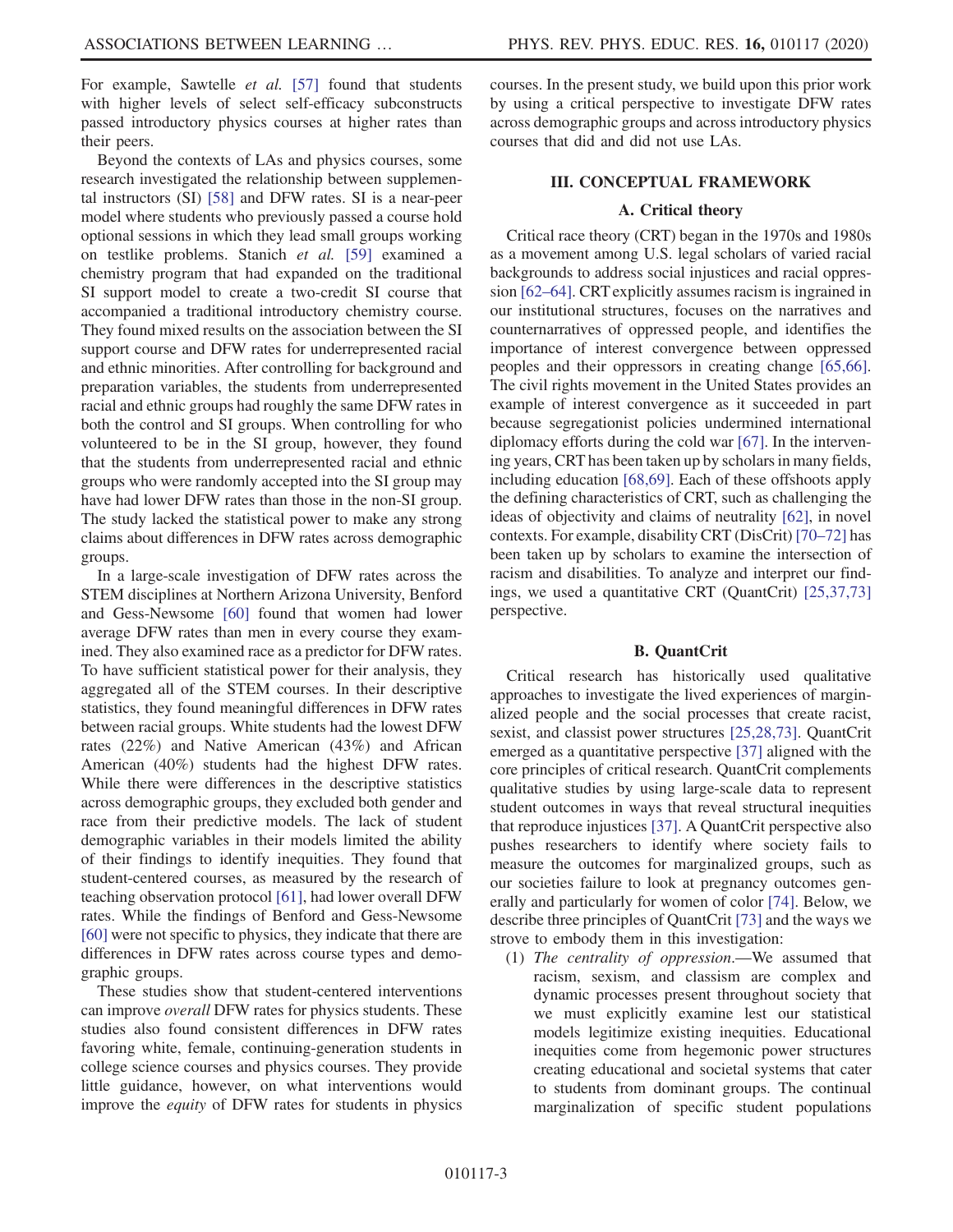creates educational debts [\[75\]](#page-13-16). These educational debts are not features of students, but debts that society owes marginalized students. Researchers can measure some aspects of educational debts with quantitative measures (e.g., representation, grades, test scores). However, quantitative measures cannot access all aspects of the educational debts owed by society nor can a single quantitative measure indicate that an intervention or institution has redressed all educational debts. These assumptions were at the heart of our work and informed each stage of our research.

(2) Categories are neither natural nor given.—All data are socially constructed and reflect the hegemonic power structures that created them. Grades, for example, are social constructs created by instructors and codified by our educational systems. How instructors assign grades is an idiosyncratic process that reflects the values and beliefs of individual instructors and the power structures of their discipline and university, rather than an abstract truth about a student.

Our models aggregate students by race, gender, and class. These categories do not represent any natural or scientific truth about students but are social constructs that maintain hegemonic power structures. The dynamic socially-negotiated natures of race, gender, and class does not diminish the very real effects of racism, sexism, and classism associated with them. We strive to clarify that our models are not measuring innate difference in students based on their race, gender, or first-generation (FG) status, but the impacts of multidimensional oppressive power structures on students marginalized by these social constructs. One way that we reflect this in our writing is through the explicit naming of racism, sexism, and classism in interpreting our models.

(3) Data are not neutral and cannot speak for themself.—We reject the idea that data is neutral and can speak for itself. Racist, sexist, and classist assumptions can shape every stage of collecting, analyzing, and interpreting data [\[26\].](#page-12-19) All of the demographic data used in our analysis reflected an institution's attempt to categorize and quantify aspects of student identities that fell along spectrums. For example, CSU Chico only allowed students to identify as a binary gender in their university paperwork. This practice marginalized students who identify as trans or gender nonconforming and limited our ability to examine some dimensions of oppression. The institutional classification of student racial identities and FG status were also socially constructed categories with their own sets of assumptions. More details on the demographic data are provided in Sec. [VA](#page-5-0). In analyzing this data, we used methods

that we felt produced the most meaningful representation of the impacts of racism, sexism, and classism knowing that the data and methods were imperfect.

Some methods we used allowed us to create more inclusive and nuanced findings. For example, our use of Akaike information criterion corrected (AICc) to select our models and not using  $p$  values to interpret them allowed us to model and discuss inequities in student outcomes that would have been lost using more traditional methods. Other methods, however, were necessary to develop our models but had clear limitations. For example, a small portion  $(< 1\%)$  of our students data had no response for gender. We did not know if this happened through an error in the campus systems or these students chose not to identify a gender on their university forms. It is possible that some of this missing data arose from trans and gender nonconforming students not having a nonbinary option and choosing not to answer the question. To account for this missing data, we included an additional gender variable (Gen.unknown) in our statistical models. Because the number of students without gender data was small, the model's predictions for the them are not meaningful and we do not discuss them in our analysis of our findings. This solution had advantages and drawbacks. The primary advantage was that it allowed us to include their data in the models without making any assumptions about their gender identities. A drawback of this solution is that the group's outcomes are excluded from our discussion of the findings. In creating and interpreting our models, we did our best to speak for the data in ways that identify injustices while acknowledging that our findings were shaped by our own imperfect methods.

To give voice to our findings, we operationalized equity in two competing ways (see Sec. [III C\)](#page-4-0) and used them to interpret our findings from multiple perspectives.

The underrepresentation of students from marginalized groups makes it difficult to collect large enough samples to investigate inequities with dependable statistical analyses. These challenges are exacerbated for studies that disaggregate across intersecting marginalized identities, such as for women of color. Some investigations incorrectly claim they found no differences across demographic groups because the analyses were underpowered and did not find differences with a  $p$  value below 0.05. Lack of a statistically significant  $p$  value should not be confused with lack of a meaningful effect [76–[78\].](#page-13-17) QuantCrit researchers, in part, overcome this challenge by collecting large-scale datasets with enough statistical power to model the relationships between students' intersectional identities and their learning outcomes. While our work's foundations lie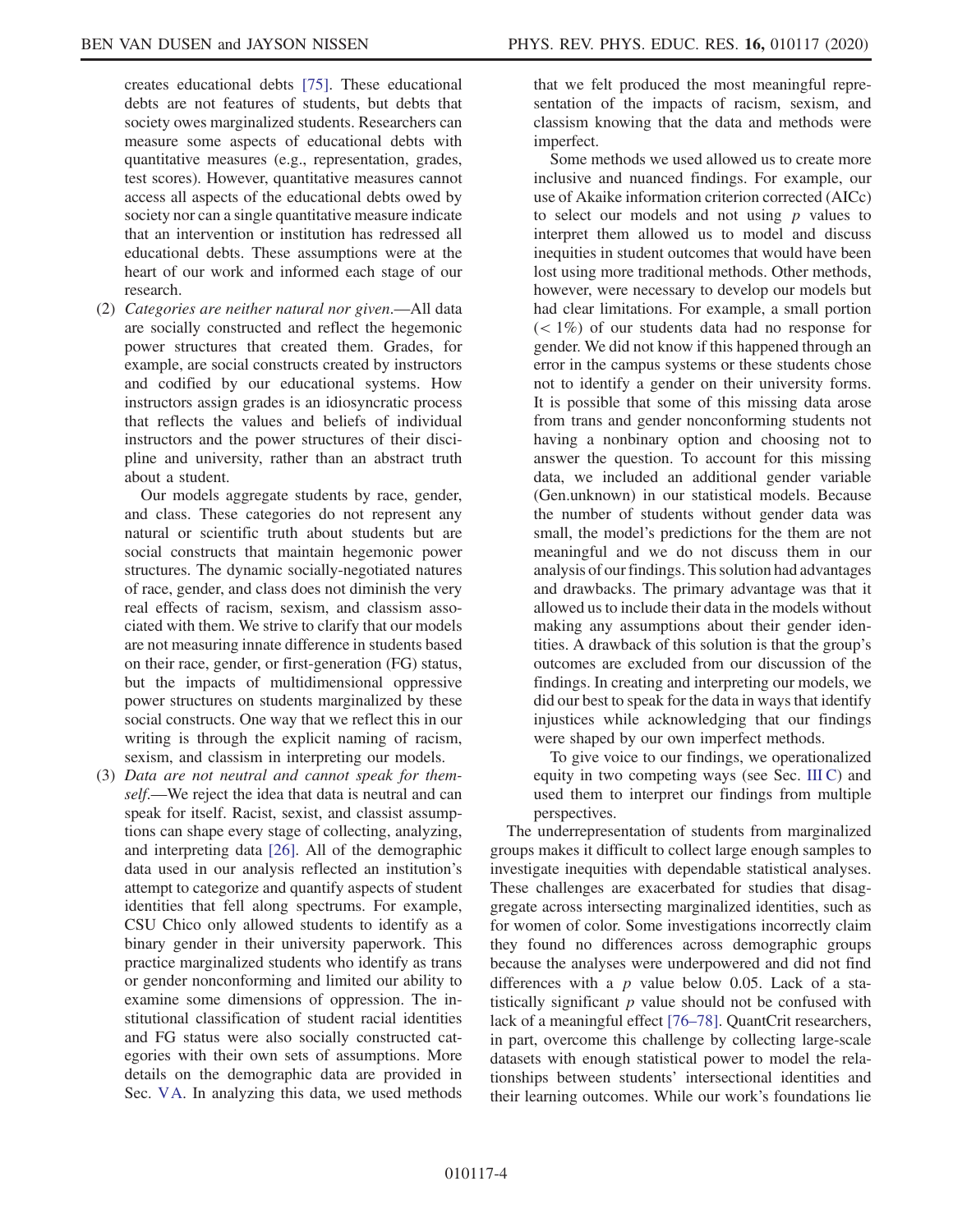in the QuantCrit literature, we were informed by the prior work using intersectionality in physics [12–[17\],](#page-11-6) intersectionality in QuantCrit [\[25,26,28,79\]](#page-12-3), and the foundational work in intersectionality [\[20\].](#page-12-0) This body of work was particularly informative for our statistical model building process. The recent emergence of large-scale databases of university science student data [\[51,80,81\]](#page-12-16) has made it easier to get the statistical power needed to model the impacts of intersecting racist, sexist, and classist power structures. Even with these large-scale databases small samples for intersectional and underrepresented populations can obscure inequities. Rather than include  $p$  values in our findings [\[82\],](#page-13-18) we focus on transparency by reporting the point estimates and uncertainties from our models. This method prevents our results from focusing solely on groups well represented in the data but rather on differences that warrant attention.

#### C. Operationalizing equity

<span id="page-4-0"></span>Because data cannot speak for themself, we follow the advice of Rodriguez et al. [\[83\]](#page-13-19) and Stage [\[37\]](#page-12-8) and operationalized equity to interpret our findings from a socialjustice perspective. Specifically, we offer two competing operationalizations of equity that we used to interpret our findings: (i) equality of outcomes and (ii) equity of individuality. We grounded these operationalizations of equity in the literature but we renamed them to ease the readers' interpretation and to align with Lee's [\[84\]](#page-13-20) definition of equity and equality.

Equality of outcomes occurs when students from different demographic groups have the same average achievement at the end of a course regardless of their backgrounds. This perspective on equity has been called equity of parity [\[83,85\]](#page-13-19) and equality on average across social groups [\[86\]](#page-13-21). This perspective takes a strong social-justice stance by placing the onus on the education system to allocate resources to eliminate inequalities and redress educational debts. In these scenarios, students from marginalized groups receive support that begins to repay their educational debts by overcoming the impacts of prior injustices.

Equity of individuality occurs when an intervention improves the outcomes of students from marginalized groups [\[83\].](#page-13-19) This perspective gets away from making comparisons with white, middle-class students and what Gutiérrez and Dixon-Román [\[87\]](#page-13-22) refer to as "gap gazing." Rather, it focuses on research and interventions designed to advance the needs of individuals who are marginalized as a result of group identity. Gutiérrez [\[88\]](#page-14-0) argues that the focus on achievement gaps supports a deficit model of students from marginalized groups. By only focusing on marginalized students, however, equity of individuality ignores the impact of interventions on students from dominant groups. By excluding students from dominant groups, equity of individuality may miss opportunities for interest convergence that promote equitable practices, thereby exacerbating the existing educational debts. For this reason, our examination of equity of individuality included the associations between LAs and outcomes for students from dominant groups.

### D. Positionality

Feminist theory has shown that all knowledge is marked by those who create it [\[89\].](#page-14-1) To be transparent about the position of the researchers in this work in relation to the power structures under investigation, we offer positionality statements [\[90\]](#page-14-2) for each of the authors.

The following is the first author's, Ben Van Dusen, positionality statement. I identify as a White, cisgender, heterosexual, continuing-generation (CG) man with a color vision deficiency. I was raised in a pair of lower-income households but I now earn an upper-middle class income. I am an assistant professor and director of the LA program at the Hispanic serving institution where the study was performed. My experiences working with marginalized students, particularly those whom I have had the honor to mentor as LAs and as researchers, have motivated my attempts to use my position and privilege to dismantle oppressive power structures. As someone who seeks to be an ally it is easy to overlook my own privileges. I try to broaden my perspective through feedback from those with more diverse lived experiences than my own.

The following is the second author's, Jayson Nissen, positionality statement. My identity as a White, cisgendered, heterosexual, nondisabled man has provided me with power and opportunities denied to others in American society. I use my experience growing up in a poor home and as a veteran of the all-male submarine service to motivate reflecting on and working to dismantle my privilege. My work on this project was shaped by the post-positivist scientific traditions I was educated in and my activist goal to pursue scientific knowledge that can help identify and dismantle policies and systems of oppression. Because I am not a woman or a person of color and I now live in a higher income household, I brought a limited perspective to this work on racism, sexism, and classism.

To address potential homogeneity of author positionality and perspective, we elicited feedback from a diverse set of peers and employed Radical Copy [\[91\]](#page-14-3) to perform an equity audit of the publication.

#### IV. RESEARCH QUESTION

This study investigated the intersectionality of racism, sexism, and classism in physics courses. Specifically, we examined the associations between LA support in physics courses and DFW rates of marginalized student populations. To better understand these associations we addressed two research questions:

(1) To what extent are Learning Assistants (LAs) associated with decreases in DFW rates overall for students in introductory physics courses?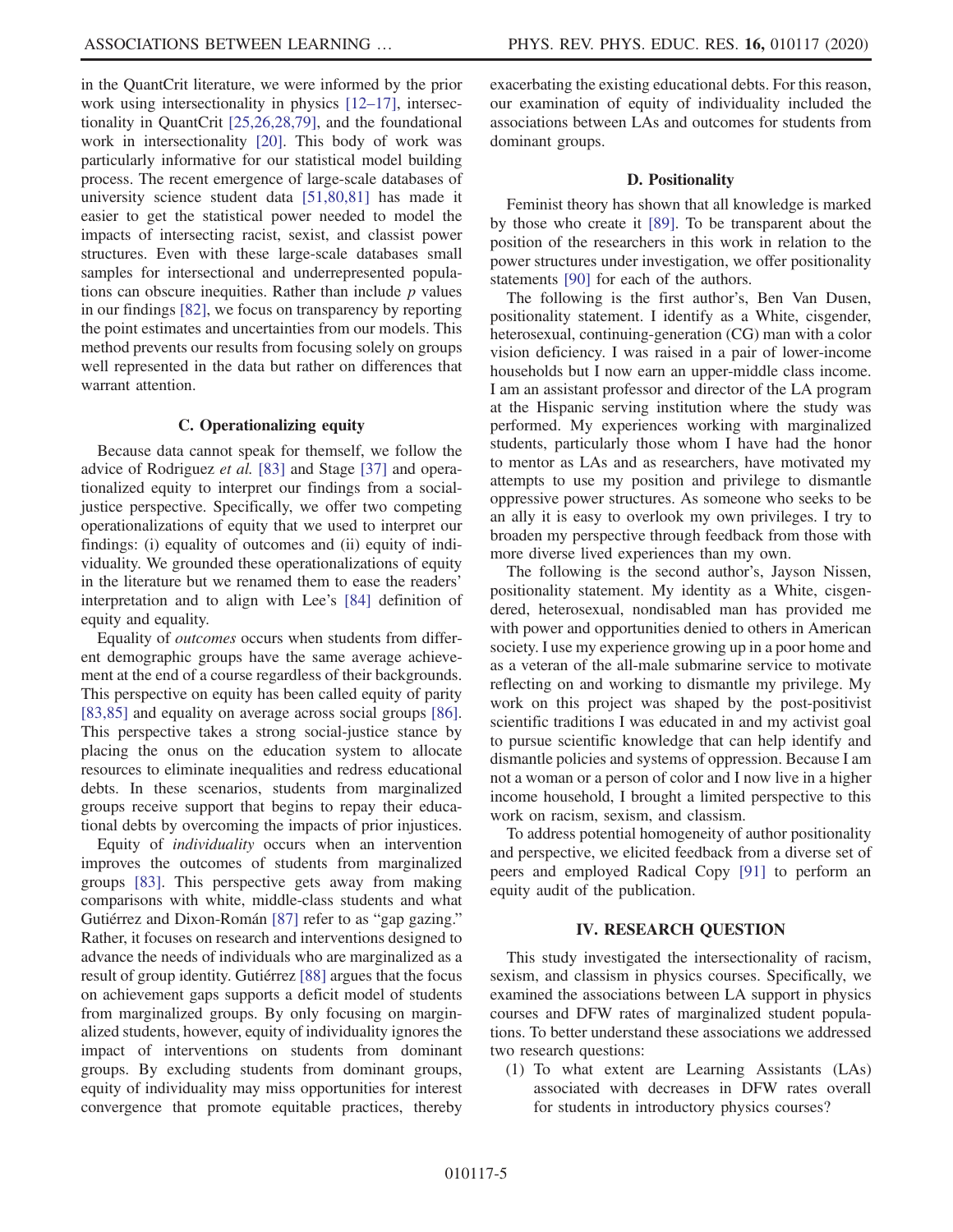<span id="page-5-1"></span>

FIG. 1. The three types of instructors in the physics department. To control for instructors self-selection into using LAs, we only analyzed data for courses taught by the occasional and consistent LA-using faculty.

(2) To what extent are shifts in DFW rates associated with LA support in introductory physics courses mitigating the impacts of racism, sexism, and classism?

By investigating the association between LA support and DFW rates, the first research question addresses the extent to which LA programs can support more students succeeding in introductory physics courses. The second question addresses the extent to which LA support is associated with decreasing or increasing inequities. Even if the LA model reduces DFW rates, we should not consider it a success if it perpetuates existing racist, sexist, and classist oppressive structures. These findings will inform administrators and faculty seeking interventions that increase student success, persistence, and retention.

#### V. METHODS

#### A. Data collection

<span id="page-5-0"></span>It was possible that the instructors who integrated LAs into their courses had different DFW rates than instructors who never integrated LAs into their courses. To control for potential self-selection bias between these groups of instructors, the analysis only included instructors who had taught the course with LA support for at least one semester (Fig. [1](#page-5-1)). We did not collect data from sections taught by instructors that never integrated LAs into any of their sections.

The data for the study came from 9 instructors who taught 41 sections of first semester introductory physics courses to 2312 students. The average DFW rate across all the courses was 26.1% (Table [I\)](#page-5-2). Forty-two percent of the data came from students in LA-supported courses. Five of the nine LA-using faculty in this study completed an online survey with open-ended questions about their use of LAs. The relevant questions on the survey were: Does having LAs change the way you teach your course(s)? If so, how? The responses were unanimous in stating that in the semesters they had LAs, the LAs allowed them to reduce the time spent lecturing and increase use of collaborative learning activities. The details of what and how collaborative learning activities were implemented varied by instructor.

The LA-supported physics courses typically had a ratio of 24 students/LA. The demographics of the LAs in our sample was not known, but the overall LA population at Chico State was similar to that of the student population. All of the LAs took the same LA pedagogy course during their first semester as LAs. The LA pedagogy course, however, was modified over the course of the investigation to include more activities focused on helping the LAs support marginalized student populations.

When collecting data on student race, CSU Chico only allowed students to select a single response from a list of groups that combined race and ethnicity (e.g., White, Black, Hispanic, and Asian). Our sample size limited our ability to disaggregate many of the race categories in our models. We combined all responses other than white into a single category labeled Black, Indigenous, and people of color (BIPOC). Within the BIPOC category, the responses included Hispanic (52%), Non-Resident Alien (12%), Unknown (12%), and Asian (11%), two or more races (8%), Black/African American (3%), American Indian/ Alaskan Native  $\left($  <1%), and Pacific Islander  $\left($  <1%). We had no way to determine the race of students who selected Non-Resident Alien, unknown, or two or more races. The DFW rates for Non-Resident Alien students were moderately above the overall averages and for the unknown students were slightly below the overall averages.

The gender variable included three response categories: male, female, and unknown. The institution did not allow students to choose trans, gender nonconforming, nonbinary, and two-spirit students. The response categories, male

<span id="page-5-2"></span>TABLE I. Descriptive statistics for the first semester courses in each of the two introductory physics sequences.

| Courses             |             |          |                      | Students    |                        |               |                 |                                |                 |                        |              |              |
|---------------------|-------------|----------|----------------------|-------------|------------------------|---------------|-----------------|--------------------------------|-----------------|------------------------|--------------|--------------|
|                     |             | Sections | <b>DFW</b><br>$(\%)$ | Total       | LA supported<br>$(\%)$ | Gender        |                 |                                | Race            |                        | FG status    |              |
| Math-<br>basis      | Instructors |          |                      |             |                        | Men<br>$(\%)$ | Women<br>$(\%)$ | Unknown<br>$\left( \% \right)$ | White<br>$(\%)$ | <b>BIPOC</b><br>$(\%)$ | FG<br>$(\%)$ | CG<br>$(\%)$ |
| Algebra<br>Calculus | 6           | 9<br>32  | 20.9<br>29.2         | 862<br>1450 | 74.8<br>22.4           | 57.4<br>84.4  | 41.9<br>14.6    | 0.7<br>1.0                     | 46.5<br>39.7    | 53.5<br>60.3           | 50.1<br>43.1 | 49.9<br>56.9 |
| Total               | 9           | 41       | 26.1                 | 2312        | 42.0                   | 74.4          | 24.8            | 0.9                            | 42.2            | 57.8                   | 45.7         | 54.3         |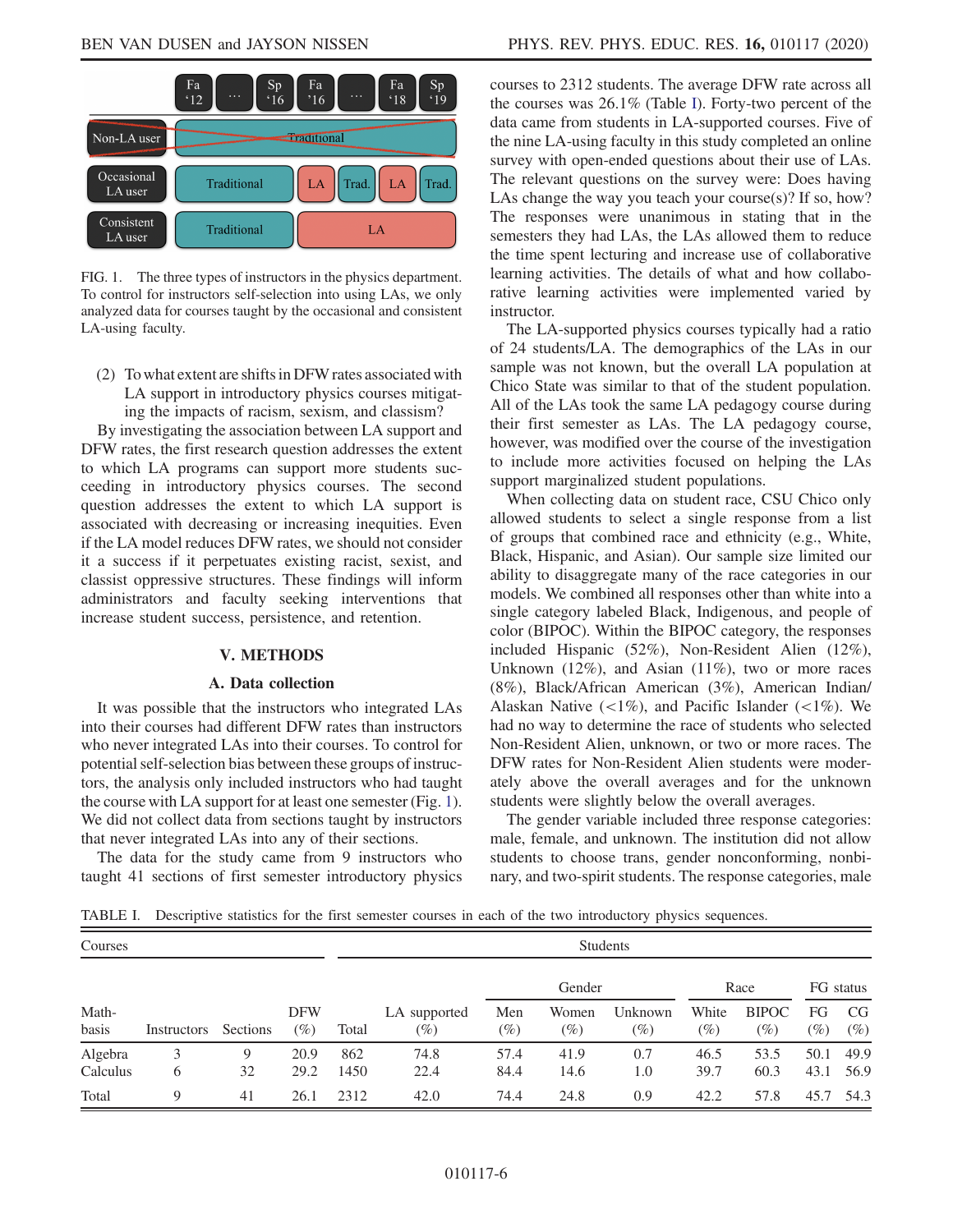<span id="page-6-0"></span>TABLE II. Descriptive statistics disaggregated by demographics and instruction.

| Gender  |              |     | Race FG status Instruction type N DFW rate(%) |     |          |
|---------|--------------|-----|-----------------------------------------------|-----|----------|
| Men     | <b>BIPOC</b> | FG  | Traditional                                   | 316 | 37.7     |
|         |              |     | LA                                            | 218 | 28.9     |
|         |              | CG  | Traditional                                   | 316 | 42.1     |
|         |              |     | LA                                            | 123 | 17.9     |
|         | White        | FG  | Traditional                                   | 134 | 30.6     |
|         |              |     | LA                                            | 86  | 22.1     |
|         |              | CG  | Traditional                                   | 314 | 21.7     |
|         |              |     | LA                                            | 212 | 13.2     |
| Women   | <b>BIPOC</b> | FG  | Traditional                                   | 86  | 26.7     |
|         |              |     | LA                                            | 135 | 17.8     |
|         |              | CG  | Traditional                                   | 73  | 27.4     |
|         |              |     | LA                                            | 69  | 10.1     |
|         | White        | FG  | Traditional                                   | 33  | 21.2     |
|         |              |     | LA                                            | 49  | 16.3     |
|         |              | CG  | Traditional                                   | 70  | 20.0     |
|         |              |     | LA                                            | 78  | 10.3     |
| Unknown | All          | All | Traditional                                   | 13  | 17.9     |
|         |              |     | LA                                            | 7   | $\theta$ |

and female, more closely reflect sex than gender. To address this mislabeling of student gender, we will use the terms men and women rather than male and female. The unknown responses were from students for whom the university had no gender identifier and made up less than 1% of the total responses. Some students who had missing gender data may have identified as trans or gender nonconforming chose not to select one of the binary gender options.

The university classifies students as first generation (FG) (as opposed to continuing generation [CG]) if they meet one of three criteria: (i) a student neither of whose biological or adoptive parents received a baccalaureate degree; (ii) a student who, prior to the age of 18, regularly resided with and received support from only one parent and whose supporting parent did not receive a baccalaureate degree; or (iii) an individual who, prior to the age of 18, did not regularly reside with or receive support from a natural or adoptive parent.

The data used in this study included 2312 students (Table [I\)](#page-5-2). Women made up 24.8% of the students, BIPOC made up 57.8% of the students, and FG students made up 45.7% of the students. The percentage of students who were BIPOC and/or FG was similar in the algebra- and calculusbased courses (Table [I\)](#page-5-2), but the algebra-based course had a much higher proportion of women (41.9%) than the calculus-based courses (14.6%). The descriptive statistics for each demographic group are included in Table [II.](#page-6-0)

#### B. Data analysis

To analyze the data, we generated hierarchical generalized linear models that predicted DFW outcomes while accounting for the nested structure of our dataset (students in sections) using the hglm [\[92\]](#page-14-4) and lme4 [\[93\]](#page-14-5) packages in RStudio v.3.5.1 [\[94\].](#page-14-6) Our hglm model parameters were fit using the extended quasilikelihood method. To determine which model was the best fit for our data, we used the dredge function in the MuMin package [\[95\]](#page-14-7) to calculate the corrected Akaike information criterion (AICc) [\[96\]](#page-14-8) for each combination of the variables. We used the model with the lowest AICc score as our final model. We used the AICc score, rather than variance explained, to select our final model for several reasons. AICc scores take into account the explanatory power of each variable without overly weighting model parsimony. While it is a common practice to use variance explained to select a final model (e.g., our own prior work [\[45,97\]\)](#page-12-13), using it to select models when investigating marginalized populations risks the models falling prey to a tyranny of the masses. Using predicted variance to select variables risks excluding marginalized students from groups with small representations in the data because the variance explained by a variable is proportional to its the sample size.

To examine whether the nested structure of our data necessitated the use of hierarchical models, we generated an unconditional model without predictor variables and calculated the intraclass correlation [\[98\].](#page-14-9) We found 8.6% of the variance at the course level; therefore, the best practice was to account for the hierarchical structure of the data in our model [\[97\]](#page-14-10).

To generate our model for equity in DFW rates, we began by creating a model that included use of LAs as the only predictor variable so we could model the overall DFW rate in the introductory physics courses with and without LAs. We then explored using a level-2 course variable (use of LAs) and level-1 student demographic variables (race, gender, FG status) and the interaction effects between the student demographic variables with each other as well as with the use of LAs. Our examination of AICc identified the model that included some two-way interactions, but not three-way or four-way interactions as our best model of equity in DFW rates. The following equations describe the models of overall DFW rates and equity in DFW rates.

### 1. Overall model

Level-1 equations (student level)

$$
DFW_{ij} = \beta_{0j} + r_{ij}
$$

Level-2 equations (course level)

$$
\beta_{0j} = \gamma_{00} + \gamma_{01} \times LA + \mu_{0j}
$$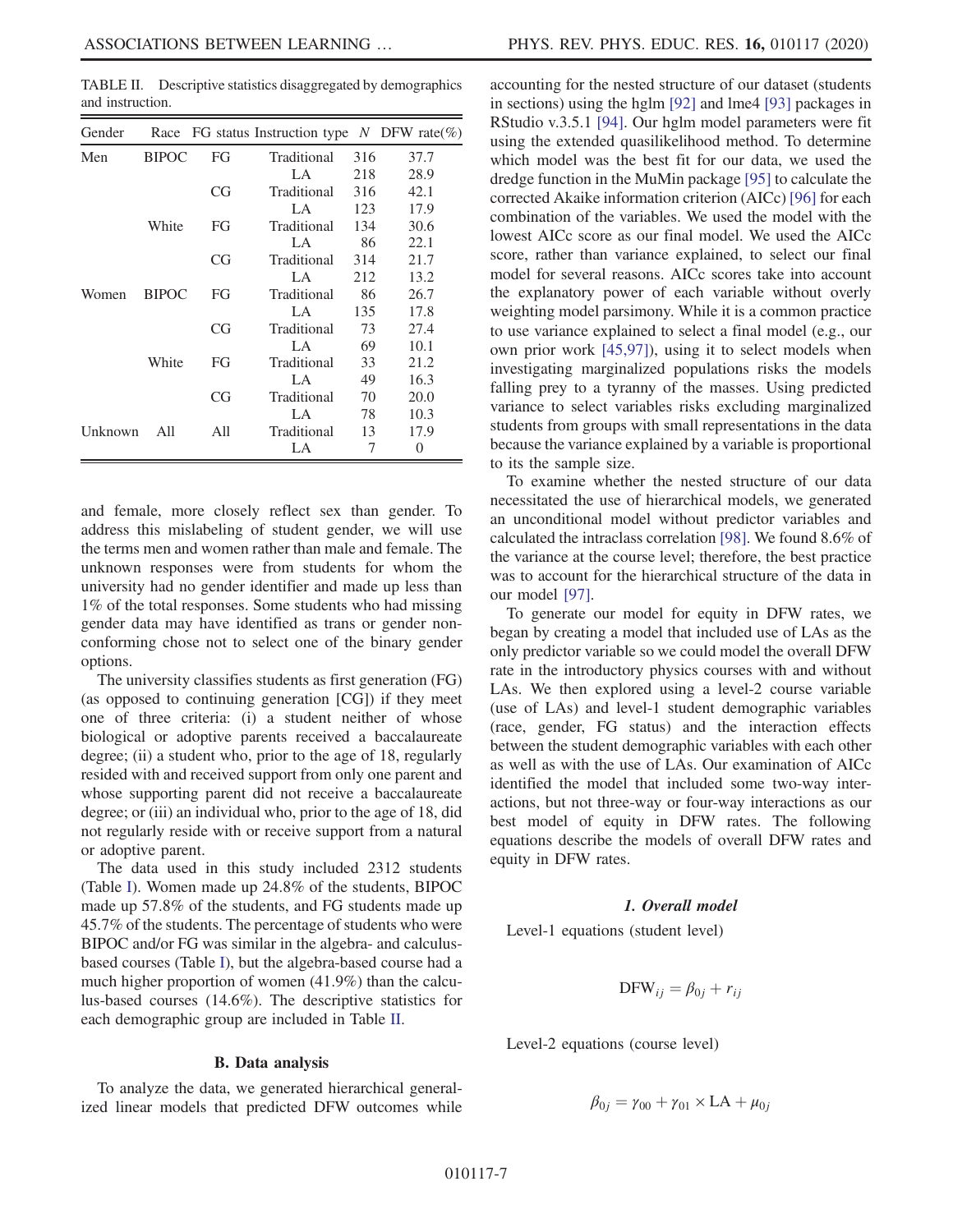<span id="page-7-0"></span>

FIG. 2. Predicted DFW rates for each group of students with and without LAs, after accounting for instructor types. Error bars represent  $+/- 1$  S.E..

### 2. Equity model

Level-1 equations (student level)

$$
DFW_{ij} = \beta_{0j} + \beta_{1j} \times Woman + \beta_{2j} \times Gen.unknown
$$
  
+ $\beta_{3j} \times BIPOC + \beta_{4j} \times FG + \beta_{5j} \times BIPOC \times FG + r_{ij}$ 

Level-2 equations (course-level)

$$
\beta_{0j} = \gamma_{00} + \gamma_{01} \times LA + \mu_{0j}
$$
  
\n
$$
\beta_{1j} = \gamma_{10}
$$
  
\n
$$
\beta_{2j} = \gamma_{20}
$$
  
\n
$$
\beta_{3j} = \gamma_{30} + \gamma_{31} \times LA
$$
  
\n
$$
\beta_{4j} = \gamma_{40} + \gamma_{41} \times LA
$$
  
\n
$$
\beta_{5j} = \gamma_{50}
$$

To help interpret the uncertainty around the predictions of our models, we included standard error values for each coefficient. We do not include  $p$  values because of their consistent misuse in the sciences [\[76,78\]](#page-13-17) and in research on equity [\[99\].](#page-14-11) Using  $p$  values to examine equity is, in part, problematic because scientists often interpret them as go no-go tests. Since  $p$  values are sample size dependent, they can show that large and meaningful effects for small groups of students are not statistically significant. Scientists and science consumers often think a result that is not statistically significant is not meaningful, but this is incorrect [\[78\]](#page-13-23).

The statistical packages we used to generate the predicted DFW rates for each demographic group (Table [III](#page-8-0) and Fig. [2](#page-7-0)) in the investigation of equity of outcomes allowed us to easily calculate the uncertainty for each estimate using the standard errors. However, our investigation of equity of individuality examined the difference between predicted DFW rates (Fig. [3](#page-7-1)). This simple subtraction complicated the calculation of standard errors. To address this challenge, we used bootstrapping [\[100\]](#page-14-12) with 1000 subsamples resampled at the section level to estimate these means and standard errors for the differences between student DFW rates in LA and traditional courses.

<span id="page-7-1"></span>

FIG. 3. Predicted DFW rate decreases for each demographic group in LA-supported courses versus traditional courses, accounting for instructor types. Error bars represent 95% confidence intervals.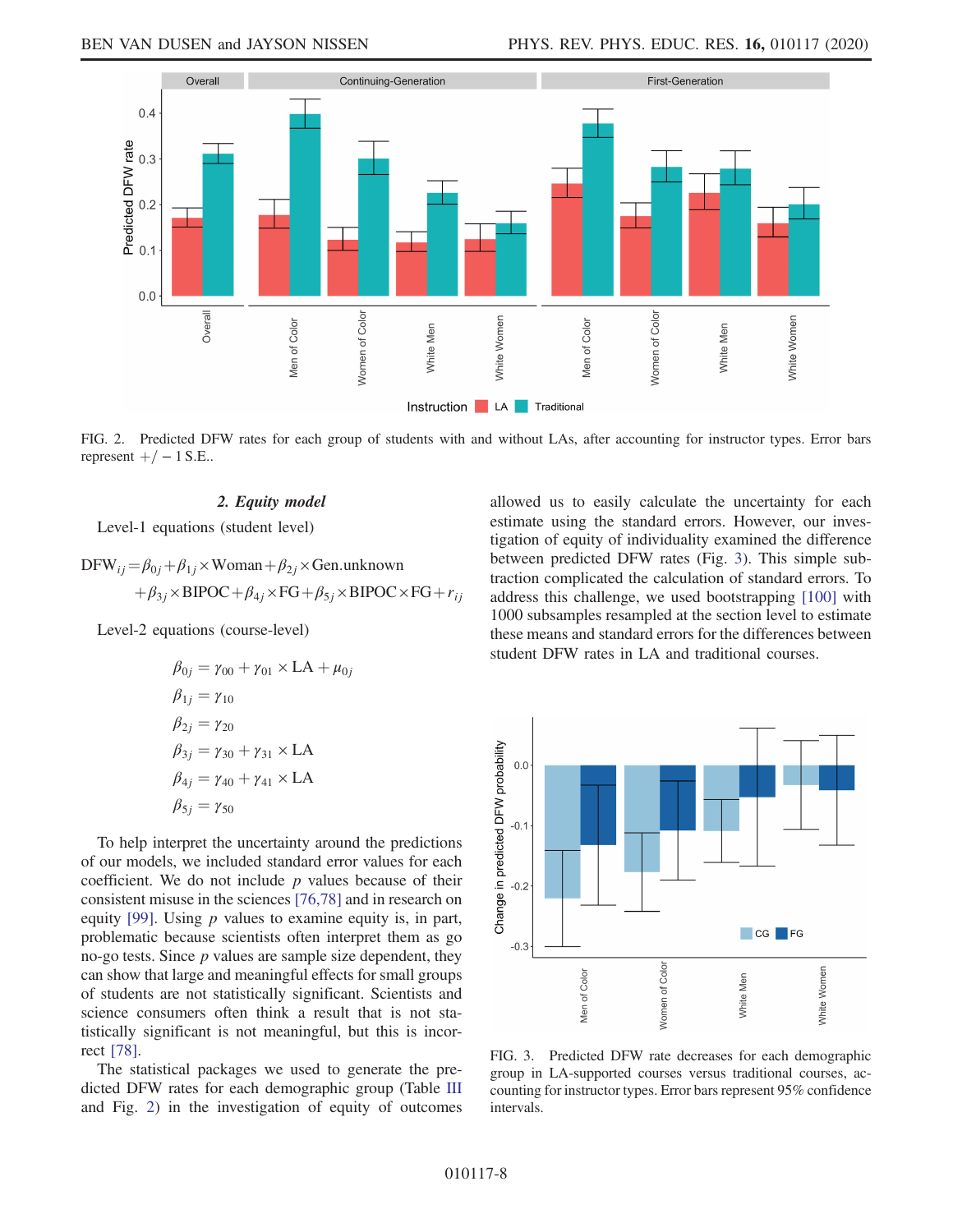<span id="page-8-0"></span>TABLE III. Predicted DFW probabilities by student demographic, accounting for instructors.

|        |              |           |       | <b>DFW</b>  | One S.E.      |
|--------|--------------|-----------|-------|-------------|---------------|
| Gender | Race         | FG Status | Inst. | Rate $(\%)$ | Range $(\%)$  |
| Men    | <b>BIPOC</b> | FG        | Trad. | 37.8        | 34.7–40.9     |
|        |              |           | LA    | 24.6        | $21.5 - 28.0$ |
|        |              | CG        | Trad. | 39.9        | $36.7 - 43.1$ |
|        |              |           | LA    | 17.8        | $14.9 - 21.1$ |
|        | White        | FG        | Trad. | 27.9        | $24.4 - 31.8$ |
|        |              |           | LA    | 22.6        | $18.9 - 26.7$ |
|        |              | CG        | Trad. | 22.6        | $20.1 - 25.2$ |
|        |              |           | LA    | 11.7        | $9.8 - 14.1$  |
| Women  | <b>BIPOC</b> | FG        | Trad. | 28.2        | $25.0 - 31.8$ |
|        |              |           | LA    | 17.5        | $14.9 - 20.4$ |
|        |              | CG        | Trad. | 30.1        | $26.6 - 33.8$ |
|        |              |           | LA    | 12.3        | $10.0 - 15.0$ |
|        | White        | FG        | Trad. | 20.1        | 18.9–23.7     |
|        |              |           | LA    | 15.9        | $12.9 - 19.4$ |
|        |              | CG        | Trad. | 15.9        | $13.6 - 18.5$ |
|        |              |           | LA    | 12.5        | $9.8 - 15.8$  |

#### VI. FINDINGS

The findings section presents the outputs of DFW models and our interpretation of those findings for equality of outcomes and equity of individuality. The section begins with a table of the coefficients for the two DFW models (Table [IV](#page-8-1)). The coefficients are logits that are not easily interpretable, particularly in isolation. To help make sense of the model outputs, we included plots of the model's predicted DFW rates for each group (Fig. [2](#page-7-0)) and the difference between a group in LA versus traditional courses (Fig. [3\)](#page-7-1).

<span id="page-8-1"></span>TABLE IV. Model for equity in DFW rates, accounting for instructor types.

|                           | Overall model |       | Equity model |       |  |
|---------------------------|---------------|-------|--------------|-------|--|
| Variable                  | Coefficient   | S.E.  | Coefficient  | S.E.  |  |
| Intercept, $\beta_{0i}$   |               |       |              |       |  |
| Intercept, $\gamma_{00}$  | $-0.793$      | 0.103 | $-1.232$     | 0.146 |  |
| LA, $\gamma_{01}$         | $-0.785$      | 0.179 | $-0.785$     | 0.241 |  |
| Woman, $\beta_{1i}$       |               |       |              |       |  |
| Intercept, $\gamma_{10}$  |               |       | $-0.432$     | 0.128 |  |
| Gen.unknown, $\beta_{2i}$ |               |       |              |       |  |
| Intercept, $\gamma_{20}$  |               |       | $-1.059$     | 0.646 |  |
| BIPOC, $\beta_{3i}$       |               |       |              |       |  |
| Intercept, $\gamma_{30}$  |               |       | 0.821        | 0.155 |  |
| LA, $\gamma_{31}$         |               |       | $-0.336$     | 0.227 |  |
| FG, $\beta_{4j}$          |               |       |              |       |  |
| Intercept, $\gamma_{40}$  |               |       | 0.283        | 0.191 |  |
| LA, $\gamma_{41}$         |               |       | 0.501        | 0.221 |  |
| BIPOC*FG, $\beta_{5i}$    |               |       |              |       |  |
| Intercept, $\gamma_{50}$  | .             |       | $-0.371$     | 0.216 |  |

#### A. LAs and overall DFW rates

Our first research question was: to what extent are learning assistants (LAs) associated with decreases in DFW rates overall for students in introductory physics courses? The overall model shows a strong association between LAs and lowered DFW rates. When taught by the same instructor, courses in the introductory physics sequence have predicted DFW rates of 31.1% without LAs and 17.1% with LAs (Fig. [2](#page-7-0)). This difference was much larger than the uncertainty in the measurements.

#### B. LAs and equality of outcomes

Our second research question was: to what extent are shifts in DFW rates associated with LA support in introductory physics courses mitigating the impacts of racism, sexism, and classism? To answer that question we defined equity in two ways. The first definition was equality of outcomes, in which we compared the differences in predicted DFW rates for each demographic group in traditional courses and again in LA-supported courses. The model for equity in DFW rates showed meaningful differences in predicted DFW rates across demographic groups in both contexts (Fig. [2\)](#page-7-0). In traditional courses, predicted DFW rates ranged from 40% (CG men of color) to 16% (CG White women). In LA-using courses, predicted DFW rates ranged from 25% (FG men of color) to 12% (CG White women). Regardless of course type, being a man, a BIPOC, or a FG student were all associated with higher predicted DFW rates. With only the exception of FG White men in LA-supported courses, BIPOC students had the highest predicted DFW rates regardless of FG status or course type. As we discuss below, these results contrasted some of our expectations based on the role of hegemonic power structures in educational debts. First, women were less likely than men to receive DFW grades no matter the type of instruction. Second, the relationship between FG status and DFW grades varied between White students and BIPOC students across instructional types. The data did not indicate an additional education debt for FG men and women of color in traditional courses. The differences in predicted DFW rates were greatly decreased in LA-supported courses. For example, CG women of color, White men, and White women all had predicted DFW rates that ranged from 12%–13% in LA supported courses. While there was meaningful progress toward equity of outcomes, some inequities persisted in LAsupported courses showing that equity of outcomes did not occur in either course context.

#### C. LAs and equity of individuality

To answer our second research question from another perspective we used a second definition of equity, which we called equity of individuality. To determine if equity of individuality occurred in LA-supported courses, we compared the differences in predicted DFW rates for each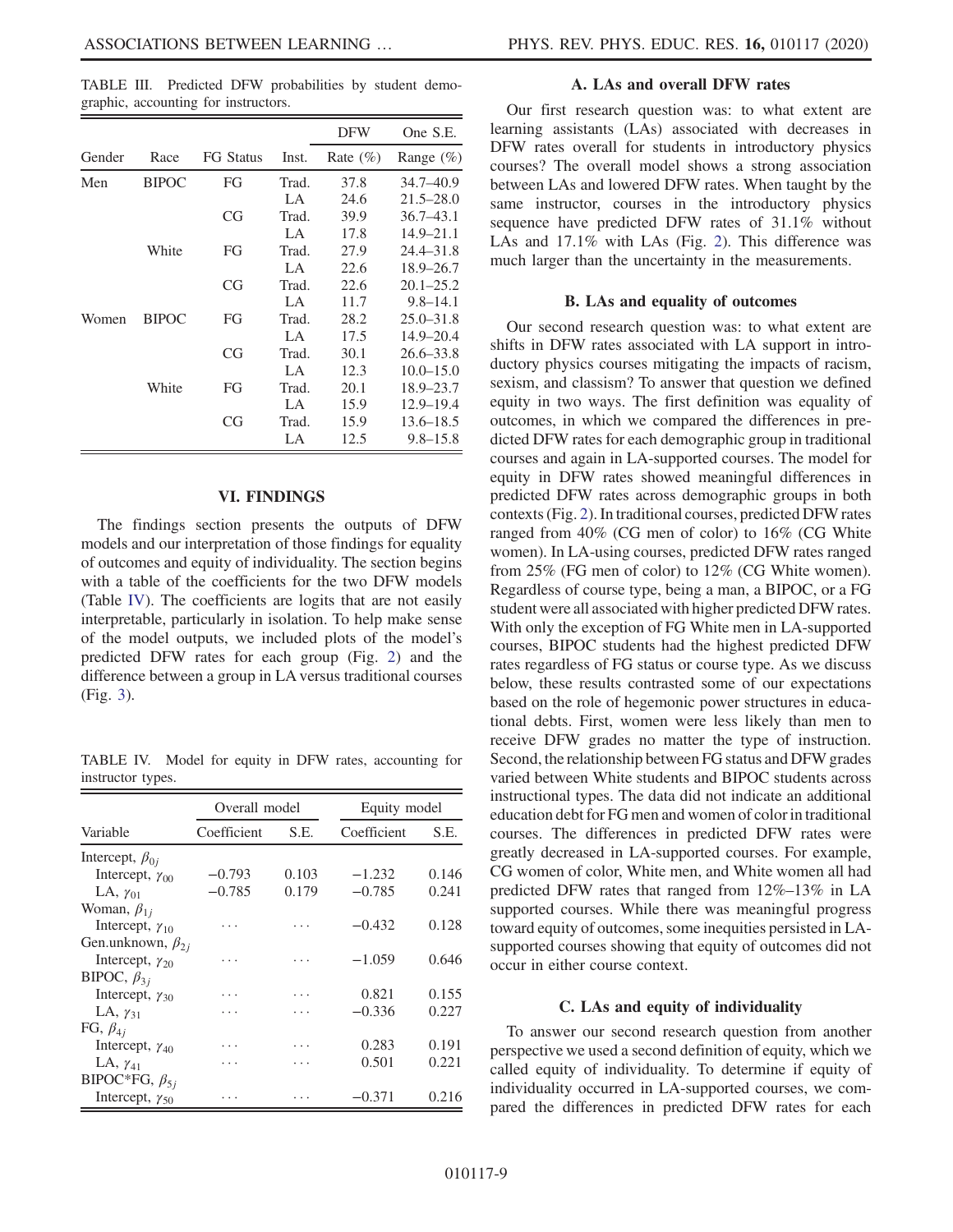demographic group in LA-supported courses versus themselves in traditional courses. Figure [3](#page-7-1) shows the predicted DFW rates decreased by meaningful amounts in LA-supported courses for each demographic group. However, the smaller decrease for FG White students and larger uncertainty in the measurement due to smaller samples means that we cannot be completely confident in this difference. The 95% confidence intervals for FG White men, FG White women, and CG White women all include positive values, unlike the other predicted values. The largest decreases in predicted DFW rates were for BIPOC students. CG students had larger predicted decreases in DFW rates than FG students, with the exception of White women. The decreases in predicted DFW rates for each marginalized student group means the LA-supported courses achieved equity of individuality.

#### VII. DISCUSSION

The models identified educational debts incurred by racist and classist power structures impacting student outcomes in both traditional and LA-supported courses. However, these models did not identify inequities in DFW rates against women. The equity of individuality analysis, however, predicted lower DFW rates, up to 22 percentage points, for students from marginalized groups in LAsupported courses. This large decrease in DFW rates across all groups indicated the integration of LAs into these physics courses achieved an equity of individuality. In terms of passing the course, students from marginalized groups have better outcomes in LA-supported courses.

The decreases in DFW rates associated with LAs were not equal across all marginalized groups. The largest predicted decreases in DFW rates in LA-supported courses occurred for BIPOC independent of gender (Fig. [3\)](#page-7-1). Firstgeneration (FG) students, however, had smaller predicted decreases in DFW rates associated with LAs than their CG peers. These results indicate adding LA support to a course may not be sufficient to address the role of classism in student outcomes.

The equity model also found an interaction between FG and BIPOC variables indicating a larger decrease in DFW rates for FG BIPOC students than a model not accounting for these interactions would have predicted. This highlights the importance of taking an intersectional approach that does not assume that the impacts of racism, sexism, and classism are additive [\[79\].](#page-13-24) White and BIPOC students likely experience classism differently in their educational experience. FG status may also act differently as a proxy of class for White and BIPOC students. Understanding the role of classism, and how to investigate it, in physics education will take a concerted effort from our community. Class is a taboo subject in the United States. We must protect students privacy and their right to informed consent. However, we must also make sure that these values are not co-opted by education systems to hide injustices.

While the equity model associated LA support with equity of individuality (i.e., improved outcomes for marginalized students), they did not associate LA support with equality of outcomes (i.e., equal outcomes across demographic groups). For example, the equity model predicted 25% of FG men of color received DFW grades in LAsupported courses while only 12% of CG White women received DFW grades. While the model predicted lower DFW rates in LA-supported courses, the inequities identified educational debts due to racism and classism in student failure rates in LA-supported courses. The lower DFW rate for women indicates these courses did not increase educational debts due to sexism.

A major difference between sexism and racism and classism is that Title IX of the Education Amendments of 1972 legally protects women against discrimination. No similar legal protections exist across races and classes. Grades provide an accessible metric of systemic sexism within a course, program, or institution. Institutional and social pressures around sexism may mean that sexism had a smaller role in these physics courses or it may mean that grades no longer reflect the sexism women experienced in these courses. For example, Seymour [\[9\]](#page-11-3) found that women were highly capable but the culture of many science and engineering courses (e.g., competitive, cutthroat, and hostile) pushed women to leave STEM degrees. Research also shows many women experience microaggressions and blatant sexism in their physics education [\[10,11\]](#page-11-4), and that stereotypical environments' lack of representation of women undermine women's sense of belonging and performance in STEM learning environments [\[101\]](#page-14-13). In their review of the literature on gender differences in representation across STEM discipline, Cheryan et al. [\[102\]](#page-14-14) found that masculine cultures, lack of early experiences for girls, and gender differences in self-efficacy explain the large gender differences in participation in physics, engineering, and computer science. The difference in gender representation between the algebra- and calculus-based courses illustrate these differences in participation across STEM fields within the data used in this study. Better understanding the way students experience sexism, racism, and classism in introductory physics courses and the role of LA programs in mitigating those experiences requires further study with a diversity of methods. A single metric and a single study is insufficient for claiming the elimination of sexism in a course when that course is situated in a field and a society with a long history of sexism.

Because of a lack of data on prior preparation, our models did not account for educational debts that students brought into the physics courses. We have no reason to believe, however, there were differences in the educational debts between students in the LA-supported and traditional sections at the start of the semester.

Without data on prior preparation we cannot account for the role of sexist power structures beyond the course and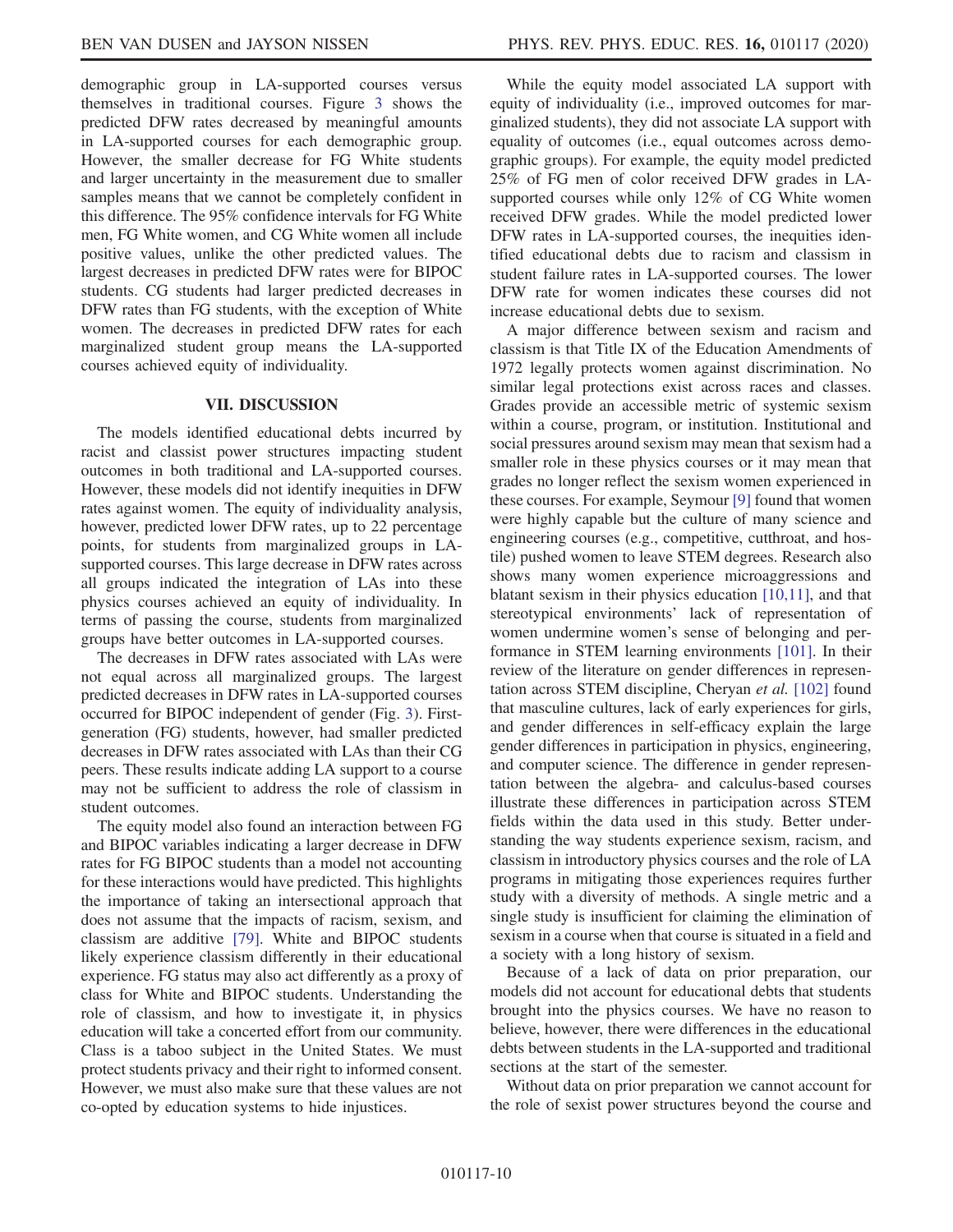institutions in affecting the educational debt women left the course with.

### VIII. CONCLUSIONS AND IMPLICATIONS

The decreased DFW rate in LA-supported course raises questions about how LA support relates to the lower DFW rates. The courses with LAs could have given more passing grades because they used relaxed grading criteria or used tests that gave higher average scores. We attempted to mitigate this possibility by excluding instructors who had never used LAs in the course. In their responses to a question about their grading practices in the online survey administered to the instructors, none reported making shifts in their grading criteria or assessments in the semester their courses were LA supported. Future work can test the possibility that DFW rates improved because of more lenient grading by comparing the grade structures and task difficulties when instructors do and do not have LAs. A second possibility is that the students learned more in the courses with LAs. This is supported by the instructors reporting using more student-centered collaborative teaching techniques when their courses included LAs. These teaching techniques support greater conceptual learning than teacher-centered lecture [\[45,103,104\]](#page-12-13). Van Dusen and Nissen [\[45\]](#page-12-13) found that collaborative instructional practices increased conceptual learning across all demographic groups but that it did not eliminate differences across demographic groups. Greater conceptual learning in the LA-supported courses would have resulted in higher grades if the grading practices were similar between traditional and LA-supported courses. Future work can test the possibility that DFW rates improved because of increased learning by comparing student concept inventory data when instructors do and do not have LAs.

The decreases in DFW rates associated with LAs are meaningful and reduce inequities in physics student outcomes. The models associated LA support with lower DFW rates for all groups of students and the largest decreases occurred for BIPOC students. While LA support lead to equity of individuality, it did not eliminate differences across demographic groups. LA-supported courses did not achieve equality of outcomes. Achieving equality of outcomes through a single intervention is unlikely because it requires not only eliminating the impacts of racism, sexism, and classism within the course but also mitigating the impacts of educational debts incurred before and outside of the course. This LA program did not eliminate inequities but was associated with mitigation of some educational debts owed marginalized students. Continued investigations within this LA program can aid in further addressing these injustices.

Within each gender and racial group the FG students had smaller decreases in DFW rates associated with LAs. Our data cannot speak to whether these inequities arise from differences in the needs and resources of FG students, how LAs and FG students interact, or through other mechanisms. We are not aware of any large-scale investigations of the experiences of FG physics students that could inform our conclusions.

LA programs represent an appealing tool to improve equity on a large scale because LA programs create an interest convergence between marginalized students and those with power. Interest convergence in CRT [\[66\]](#page-13-25) argues that improved outcomes for marginalized students is not sufficient motivation to create change within existing power structures. Only when those with power see a program as benefiting them or their interest groups will the program garner the resources to scale and sustain it. As both students from historically marginalized communities and students from dominant identity groups performed better in LAsupported courses and LA programs offer prestige for an institution, LA programs are well positioned to solicit support from those with the power to fund them. The effects of this interest convergence are illustrated by over 300 institutions joining the LA Alliance. The LA model has the potential for widespread improvement of equity in STEM courses.

There is a danger, however, that LA programs could increase systemic inequities. LA programs require resources including paying LAs and faculty and staff time and expertise to run the program and teach the pedagogy course. The institutions with the greatest resources tend to primarily serve White, middle-upper class students. If well resourced institutions disproportionately adopt LA programs, those programs will perpetuate existing racist and classist power structures by disproportionately benefiting White, middle-upper class students. For LA programs to counteract injustices at the national level they need support at institutions serving marginalized students, such as Hispanic serving institutions, minority serving institutions, historically black colleges and universities, and two-year colleges.

### IX. LIMITATIONS AND FUTURE RESEARCH

This study only represents outcomes for students in introductory physics at a single institution using a single type of course transformation. Increasing the scale of this work to include other near-peer programs (e.g., supplemental instruction), physics courses, STEM disciplines, and institutions will inform the extent of inequities across institutions and disciplines and the extent to which different course transformations address those inequities. Accounting for differences in prior preparation across institutions and course types can reveal oppressive power structures may reveal patterns of oppression hidden within data from a single institution. The study also lacked the statistical power to disaggregate across racial groups. Most BIPOC in this study self-identified as Hispanic. The impact of racism can vary widely across racial groups and settings [\[26,28,45\]](#page-12-19). Collecting data spanning course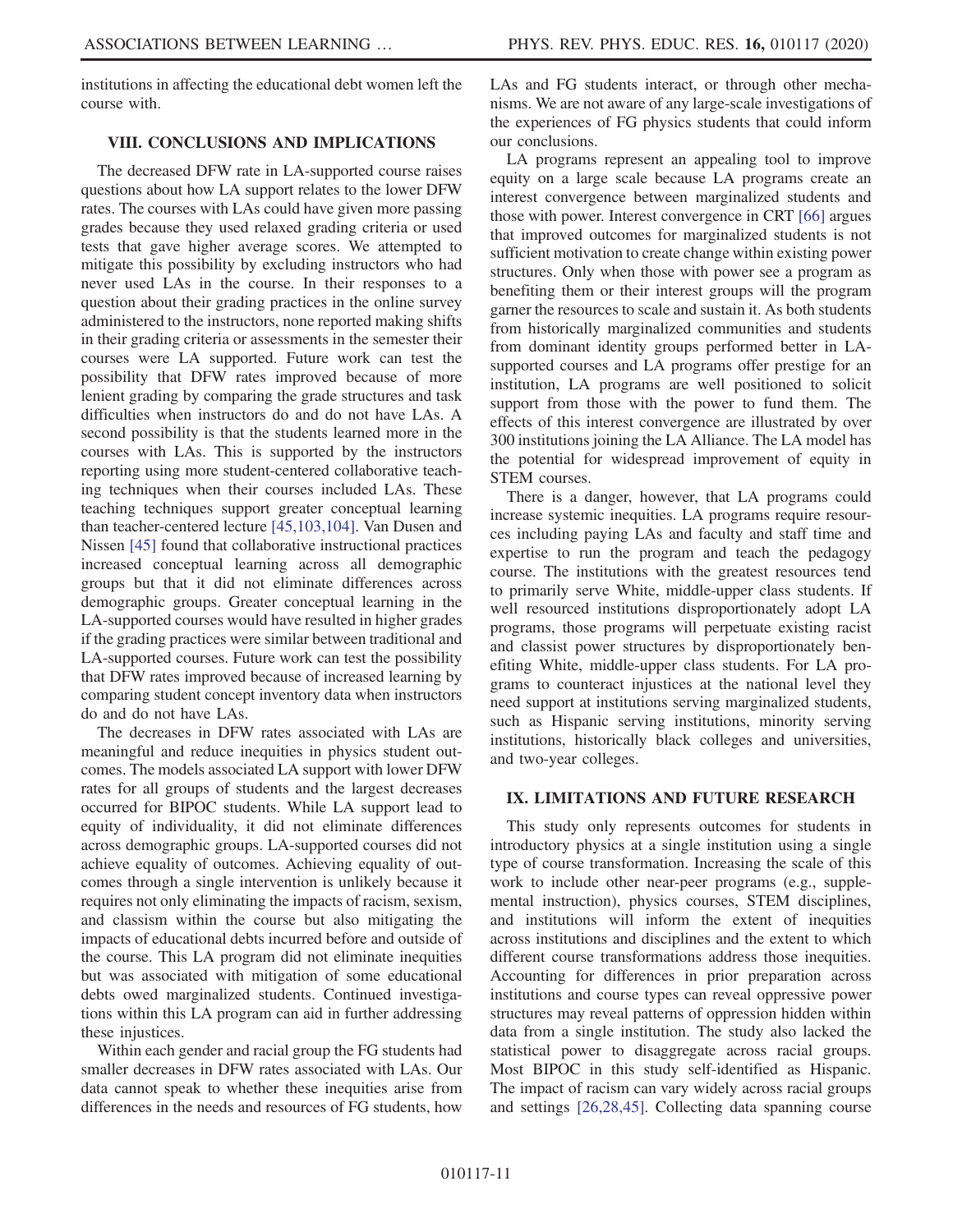and institutional contexts with enough statistical power to disaggregate the data across demographic groups requires multi-institution collaborations. Large-scale studies can identify the impacts of oppressive power structures across institutions and can provide educators and administrators with guidance relevant to their context.

Our findings also highlight the need for further investigation into the causes of LA support having smaller associated decreases in DFW rates for FG students. To identify the underlying causes of these inequities will likely require the inclusion of qualitative methods. One potential path forward for this research would be to perform a mixed methods investigation of FG student outcomes that fuses quantitative data and testimonios, as demonstrated by Covarrubias et al. [\[26\].](#page-12-19) The quantitative data can provide the statistical power for a large-scale QuantCrit analysis and the testimonies can provide the rich descriptions of students' lived experiences.

## ACKNOWLEDGMENTS

This work was funded in part by NSF-IUSE Grants No. DUE-1525338 and No. 1928596 and is contribution No. LAA-065 of the Learning Assistant Alliance. We would like to thank McKensie Mack for leading the equity audit on this manuscript. We would also like to thank Tray Robinson and Ian Her Many Horses for their feedback on our work.We acknowledge and are mindful that the location where our research was performed stands on lands that were originally occupied by the first people of this area, the Mechoopda, and we recognize their distinctive spiritual relationship with this land and the waters that run through the campus.

- <span id="page-11-0"></span>[1] M. R. Jeffreys, Tracking students through program entry, progression, graduation, and licensure: Assessing undergraduate nursing student retention and success, [Nurse](https://doi.org/10.1016/j.nedt.2006.07.003) [Educ. Today](https://doi.org/10.1016/j.nedt.2006.07.003) 27, 406 (2007).
- [2] M. Kiss, The California State University bottleneck courses survey report, J. Collective Bargaining Acad., 2 (2014).
- [3] N. W. Klingbeil, K. S. Rattan, M. L. Raymer, D. B. Reynolds, and R. Mercer, Engineering mathematics education at Wright State University: Uncorking the first year bottleneck (2007), [https://corescholar.libraries](https://corescholar.libraries.wright.edu/cgi/viewcontent.cgi?article=2411&context=knoesis) [.wright.edu/cgi/viewcontent.cgi?](https://corescholar.libraries.wright.edu/cgi/viewcontent.cgi?article=2411&context=knoesis) [article=2411&context=knoesis.](https://corescholar.libraries.wright.edu/cgi/viewcontent.cgi?article=2411&context=knoesis)
- [4] C. Moore and N. Shulock, Student Progress Toward Degree Completion: Lessons from the Research Literature (California State University, Institute for Higher Education, Sacramento, CA, 2009).
- [5] C. Moore, N. Shulock, M. Ceja, and D. M. Lang, Beyond the open door: Increasing student success in the California community colleges, Institute for Higher Education Leadership and Policy, Sacramento, CA. Accessed at <http://www.csus.edu/ihe/pages/publications.html> (2007).
- <span id="page-11-1"></span>[6] Engineering National Academies of Sciences, Medicine et al., Minority Serving Institutions: America's Underutilized Resource for Strengthening the STEM Workforce (National Academies Press, Washington, DC, 2019).
- <span id="page-11-2"></span>[7] X. Chen, First-generation students in postsecondary education: A look at their college transcripts (2005), <https://vtechworks.lib.vt.edu/handle/10919/84052>.
- [8] K. Kovacs, When a C isn't good enough, Inside Higher Ed. (2016), [https://www.insidehighered.com/news/2016/](https://www.insidehighered.com/news/2016/09/23/students-who-earn-cs-gateway-courses-areless-) [09/23/students-who-earn-cs-gateway-courses-areless](https://www.insidehighered.com/news/2016/09/23/students-who-earn-cs-gateway-courses-areless-)[likely-graduate-new-data-show.](https://www.insidehighered.com/news/2016/09/23/students-who-earn-cs-gateway-courses-areless-)
- <span id="page-11-3"></span>[9] E. Seymour, Talking about Leaving: Why Undergraduates Leave the Sciences (Westview Press, Boulder, CO, 1997).
- <span id="page-11-4"></span>[10] L. M. Aycock, Z. Hazari, E. Brewe, K. B. H. Clancy, T. Hodapp, and R. M. Goertzen, Sexual harassment reported by undergraduate female physicists, [Phys. Rev. Phys.](https://doi.org/10.1103/PhysRevPhysEducRes.15.010121) Educ. Res. 15[, 010121 \(2019\).](https://doi.org/10.1103/PhysRevPhysEducRes.15.010121)
- [11] R. S. Barthelemy, M. McCormick, and C. Henderson, Gender discrimination in physics and astronomy: Graduate student experiences of sexism and gender microaggressions, [Phys. Rev. Phys. Educ. Res.](https://doi.org/10.1103/PhysRevPhysEducRes.12.020119) 12, 020119 [\(2016\).](https://doi.org/10.1103/PhysRevPhysEducRes.12.020119)
- <span id="page-11-6"></span>[12] D. Dortch and C. Patel, Black undergraduate women and their sense of belonging in stem at predominantly white institutions, [NASPA J. Women Higher Educ.](https://doi.org/10.1080/19407882.2017.1331854) 10, 202 [\(2017\).](https://doi.org/10.1080/19407882.2017.1331854)
- [13] A. C. Johnson, Women, race, and science: The academic experiences of twenty women of color with a passion for science (2001), [https://ui.adsabs.harvard.edu/abs/](https://ui.adsabs.harvard.edu/abs/2001PhDT.......150J/abstract) [2001PhDT.......150J/abstract.](https://ui.adsabs.harvard.edu/abs/2001PhDT.......150J/abstract)
- [14] A. Johnson, Policy implications of supporting women of color in the sciences, [J. Women Politics Policy](https://doi.org/10.1300/J501v27n03_09) 27, 135 [\(2006\).](https://doi.org/10.1300/J501v27n03_09)
- [15] E.O. McGee and L. Bentley, The troubled success of black women in stem, [Cognit. Instr.](https://doi.org/10.1080/07370008.2017.1355211) 35, 265 (2017).
- [16] E. McPherson, Oh you are smart: Young, gifted African American women in stem majors, [J. Women Minorities](https://doi.org/10.1615/JWomenMinorScienEng.2016013400) [Sci. Engin.](https://doi.org/10.1615/JWomenMinorScienEng.2016013400) 23, 1 (2017).
- [17] M. Ong, Body projects of young women of color in physics: Intersections of gender, race, and science, [Social](https://doi.org/10.1525/sp.2005.52.4.593) Problems 52[, 593 \(2005\)](https://doi.org/10.1525/sp.2005.52.4.593).
- [18] S. Hyater-Adams, C. Fracchiolla, N. Finkelstein, and K. Hinko, Critical look at physics identity: An operationalized framework for examining race and physics identity, [Phys. Rev. Phys. Educ. Res.](https://doi.org/10.1103/PhysRevPhysEducRes.14.010132) 14, 010132 [\(2018\).](https://doi.org/10.1103/PhysRevPhysEducRes.14.010132)
- <span id="page-11-5"></span>[19] In this article we use the term historically marginalized to represent both historic and continuing marginalization.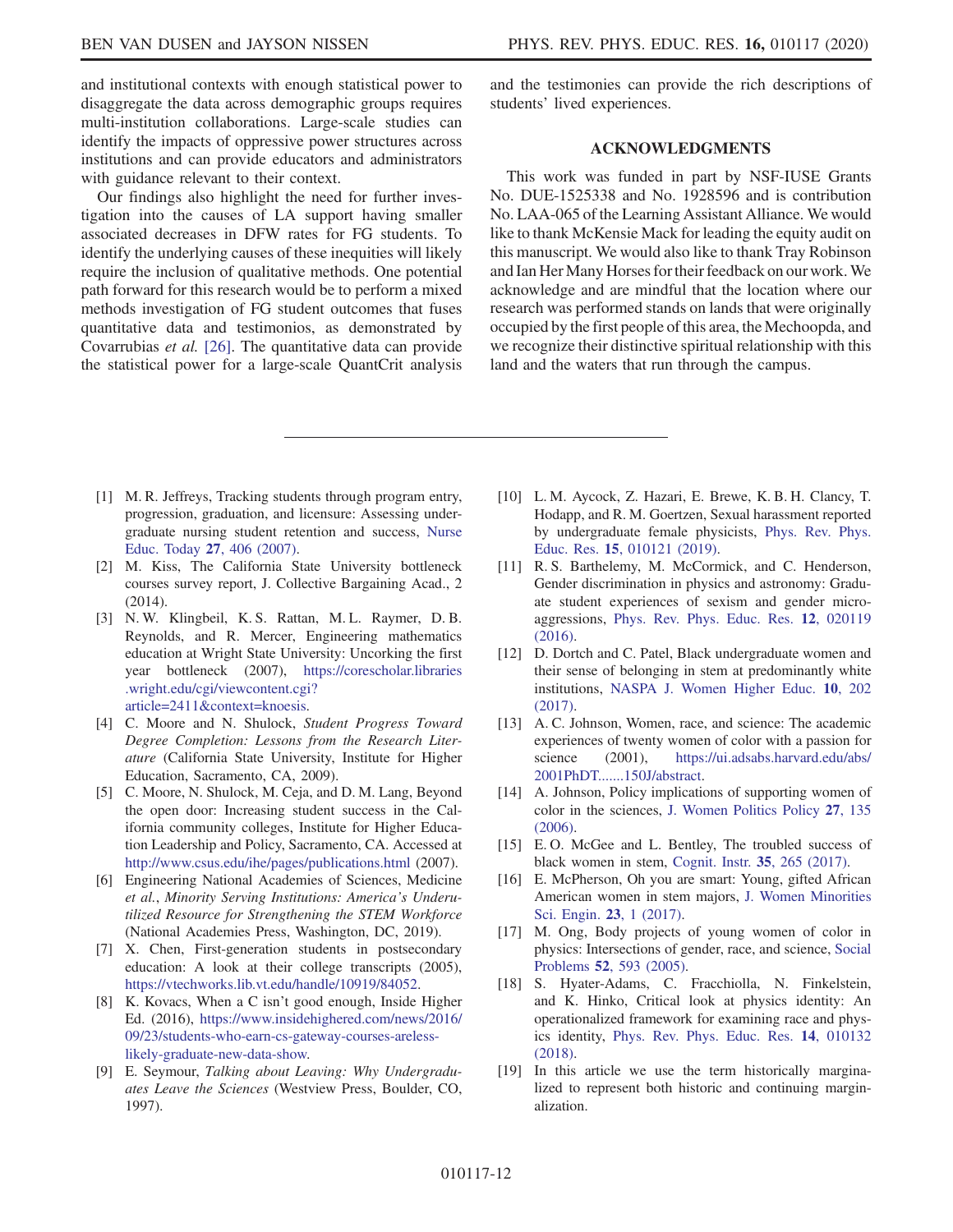- <span id="page-12-0"></span>[20] P. Hill Collins and S. Bilge, Intersectionality (John Wiley & Sons, New York, NY, 2016).
- [21] K. Crenshaw, Mapping the margins: Intersectionality, identity politics, and violence against women of color, [Stan. Law Rev.](https://doi.org/10.2307/1229039) 43, 1241 (1990).
- [22] K. Steinmetz, She coined the term intersectionality over 30 years ago. heres what it means to her today, Time Magazine (2020).
- <span id="page-12-1"></span>[23] In this publication we capitalize all races, including White, to emphasize that there is no default race and that they are all associated sets of cultural practices.
- <span id="page-12-2"></span>[24] J. F. Dovidio, A. Gluszek, M.-S. John, R. Ditlmann, and P. Lagunes, Understanding bias toward latinos: Discrimination, dimensions of difference, and experience of exclusion, [Journal of Social Issues](https://doi.org/10.1111/j.1540-4560.2009.01633.x) 66, 59 (2010).
- <span id="page-12-3"></span>[25] N. López, C. Erwin, M. Binder, and M.J. Chavez, Making the invisible visible: Advancing quantitative methods in higher education using critical race theory and intersectionality, [Race Ethnicity Educ.](https://doi.org/10.1080/13613324.2017.1375185) 21, 180 [\(2018\).](https://doi.org/10.1080/13613324.2017.1375185)
- <span id="page-12-19"></span>[26] A. Covarrubias, P. E. Nava, A. Lara, R. Burciaga, V. N. Vélez, and D. G. Solorzano, Critical race quantitative intersections: A testimonio analysis, [Race Ethnicity Educ.](https://doi.org/10.1080/13613324.2017.1377412) 21[, 253 \(2018\)](https://doi.org/10.1080/13613324.2017.1377412).
- [27] A. Covarrubias, Quantitative intersectionality: A critical race analysis of the Chicana/o educational pipeline, [J. Latinos Educ.](https://doi.org/10.1080/15348431.2011.556519) 10, 86 (2011).
- [28] S. Tae Jang, The implications of intersectionality on Southeast Asian female students educational outcomes in the United States: A critical quantitative intersectionality analysis, [Am. Educ. Res. J.](https://doi.org/10.3102/0002831218777225) 55, 1268 (2018).
- [29] D. Joy Pérez, L. Fortuna, and M. Alegria, Prevalence and correlates of everyday discrimination among us latinos, [J. Commun. Psychol.](https://doi.org/10.1002/jcop.20221) 36, 421 (2008).
- <span id="page-12-4"></span>[30] V. Otero, S. Pollock, R. McCray, and N. Finkelstein, Who is responsible for preparing science teachers?, [Science](https://doi.org/10.1126/science.1129648) 313[, 445 \(2006\)](https://doi.org/10.1126/science.1129648).
- [31] V. Otero, S. Pollock, and N. Finkelstein, A physics departments role in preparing physics teachers: The Colorado learning assistant model, [Am. J. Phys.](https://doi.org/10.1119/1.3471291) 78, [1218 \(2010\).](https://doi.org/10.1119/1.3471291)
- <span id="page-12-5"></span>[32] J. H. Van Driel, N. Verloop, and W. De Vos, Developing science teachers'pedagogical content knowledge, [J. Res.](https://doi.org/10.1002/(SICI)1098-2736(199808)35:6%3C673::AID-TEA5%3E3.0.CO;2-J) Sci. Teach. 35[, 673 \(1998\)](https://doi.org/10.1002/(SICI)1098-2736(199808)35:6%3C673::AID-TEA5%3E3.0.CO;2-J).
- [33] E. Etkina, Pedagogical content knowledge and preparation of high school physics teachers, [Phys. Rev. ST Phys.](https://doi.org/10.1103/PhysRevSTPER.6.020110) Educ. Res. 6[, 020110 \(2010\).](https://doi.org/10.1103/PhysRevSTPER.6.020110)
- <span id="page-12-6"></span>[34] J.L. Alzen, L.S. Langdon, and V.K. Otero, A logistic regression investigation of the relationship between the learning assistant model and failure rates in introductory stem courses, [Int. J. STEM Educ.](https://doi.org/10.1186/s40594-018-0152-1) 5, 56 [\(2018\).](https://doi.org/10.1186/s40594-018-0152-1)
- <span id="page-12-18"></span>[35] E. W. Close, J.-M. Mailloux-Huberdeau, H. G. Close, and D. Donnelly, Characterization of time scale for detecting impacts of reforms in an undergraduate physics program, in Proceedings of the 2017 Physics Education Research Conference, Cincinnati, OH, edited by L. Ding, A. Traxler, and Y. Cao (AIP, New York, 2018).
- <span id="page-12-7"></span>[36] S. Kanim and X. C. Cid, The demographics of physics education research, [arXiv:1710.02598](https://arXiv.org/abs/1710.02598).
- <span id="page-12-8"></span>[37] F. K. Stage, Answering critical questions using quantitative data, [New Dir. Inst. Res.](https://doi.org/10.1002/ir.200) 2007, 5 (2007).
- <span id="page-12-9"></span>[38] X. Herrera, J. Nissen, and B. Van Dusen, Student outcomes across collaborative learning environments, in Proceedings of the 2017 Physics Education Research Conference, Washington, DC, edited by A. Traxler, Y. Cao, and S. Wolf (AIP, New York, 2018).
- [39] N. D. Finkelstein, V. Otero, and S. J. Pollock, Teaching to learn: The Colorado Learning Assistant programs impact on learning content, Forum Educ. 1, 11 (2007).
- <span id="page-12-10"></span>[40] S. J. Pollock and N. D. Finkelstein, Sustaining educational reforms in introductory physics, [Phys. Rev. ST](https://doi.org/10.1103/PhysRevSTPER.4.010110) [Phys. Educ. Res.](https://doi.org/10.1103/PhysRevSTPER.4.010110) 4, 010110 (2008).
- <span id="page-12-11"></span>[41] R. M. Goertzen, E. Brewe, L. H. Kramer, L. Wells, and D. Jones, Moving toward change: Institutionalizing reform through implementation of the learning assistant model and open source tutorials, [Phys. Rev. ST Phys. Educ. Res.](https://doi.org/10.1103/PhysRevSTPER.7.020105) 7[, 020105 \(2011\).](https://doi.org/10.1103/PhysRevSTPER.7.020105)
- [42] N. McHenry, A. Martin, A. Castaldo, and D. Ziegenfuss, Learning assistants program: Faculty development for conceptual change, Int. J. Teach. Learn. Higher Educ. 22, 258 (2010).
- <span id="page-12-12"></span>[43] K. E. Gray, D. C. Webb, and V. K. Otero, Effects of the learning assistant model on teacher practice, [Phys. Rev.](https://doi.org/10.1103/PhysRevPhysEducRes.12.020126) [Phys. Educ. Res.](https://doi.org/10.1103/PhysRevPhysEducRes.12.020126) 12, 020126 (2016).
- [44] K. E. Gray and V. K. Otero, Analysis of former learning assistants views on cooperative learning, [AIP Conf. Proc.](https://doi.org/10.1063/1.3266700) 1179[, 149 \(2009\).](https://doi.org/10.1063/1.3266700)
- <span id="page-12-13"></span>[45] B. Van Dusen and J. Nissen, Equity in college physics student learning: A critical quantitative intersectionality investigation, [J. Res. Sci. Teach.](https://doi.org/10.1002/tea.21584) 57, 33 (2019).
- [46] B. Van Dusen and J. M. Nissen, Systemic inequities in introductory physics courses: the impacts of learning assistants, in Proceedings of the 2017 Physics Education Research Conference, Cincinnati, OH, edited by L. Ding, A. Traxler, and Y. Cao (AIP, New York, 2018).
- <span id="page-12-14"></span>[47] E. W. Close, J. Conn, and H. G. Close, Becoming physics people: Development of integrated physics identity through the learning assistant experience, [Phys. Rev.](https://doi.org/10.1103/PhysRevPhysEducRes.12.010109) [Phys. Educ. Res.](https://doi.org/10.1103/PhysRevPhysEducRes.12.010109) 12, 010109 (2016).
- [48] R. M. Talbot, L. M. Hartley, K. Marzetta, and B. S. Wee, Transforming undergraduate science education with learning assistants: student satisfaction in largeenrollment courses, J. Coll. Sci. Teach. 44, 24 (2015).
- <span id="page-12-15"></span>[49] J. J. Chini, C. L. Straub, and K. H. Thomas, Learning from avatars: Learning assistants practice physics pedagogy in a classroom simulator, [Phys. Rev. Phys. Educ.](https://doi.org/10.1103/PhysRevPhysEducRes.12.010117) Res. 12[, 010117 \(2016\).](https://doi.org/10.1103/PhysRevPhysEducRes.12.010117)
- [50] G. L. Cochran, A. G. Van Duzor, M. S. Sabella, and B. Geiss, Engaging in self-study to support collaboration between two-year colleges and universities, in Proceedings of the 2016 Physics Education Research Conference, Sacremento, CA (AIP, New York, 2017), pp. 76–79.
- <span id="page-12-17"></span><span id="page-12-16"></span>[51] The Learning Assistant Alliance (2019), [www](www.learningassistantalliance.org) [.learningassistantalliance.org](www.learningassistantalliance.org).
- [52] J. L. Alzen, L. Langdon, and V. Otero, The learning assistant model and DFW rates in introductory physics courses, in Proceedings of the 2017 Physics Education Research Conference, Cincinnati, OH, edited by L. Ding, A. Traxler, and Y. Cao (AIP, New York, 2018), pp. 36–39.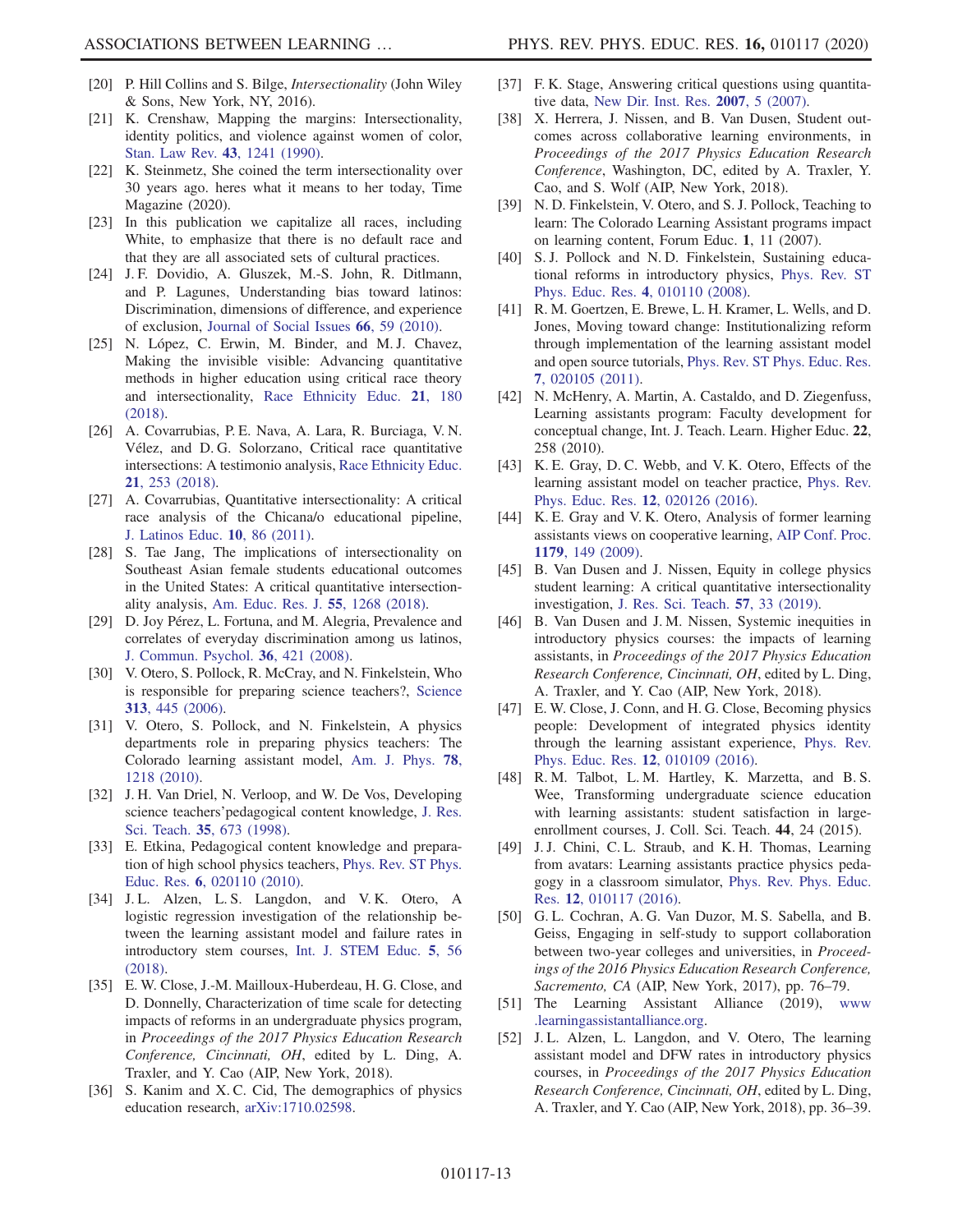- <span id="page-13-0"></span>[53] J. Alzen (personal communication).
- <span id="page-13-1"></span>[54] University of Colorado Boulder Office of Data Analytics, Overall enrollment profile (2019).
- <span id="page-13-2"></span>[55] C. A. Paul, D. J. Webb, M. K. Chessey, and W. H. Potter, Equity of success in clasp courses at UC Davis, in Proceedings of the 2017 Physics Education Research Conference, Cincinnati, OH, edited by L. Ding, A. Traxler, and Y. Cao (AIP, New York, 2018), p. 292.
- <span id="page-13-3"></span>[56] D. J. Webb, C. A. Paul, and M. K. Chessey, Relative impacts of different grade-scales on student success in introductory physics, [arXiv:1903.06747](https://arXiv.org/abs/1903.06747).
- <span id="page-13-4"></span>[57] V. Sawtelle, E. Brewe, and L. H. Kramer, Exploring the relationship between self-efficacy and retention in introductory physics, [J. Res. Sci. Teach.](https://doi.org/10.1002/tea.21050) 49, 1096 (2012).
- <span id="page-13-5"></span>[58] D. R. Arendale, Understanding the supplemental instruction model, [New Dir. Teach. Learn.](https://doi.org/10.1002/tl.37219946004) 1994, 11 (1994).
- <span id="page-13-6"></span>[59] C. A. Stanich, M. A. Pelch, E. J. Theobald, and S. Freeman, A new approach to supplementary instruction narrows achievement and affect gaps for underrepresented minorities, first-generation students, and women, [Chem.](https://doi.org/10.1039/C8RP00044A) [Educ. Res. Pract.](https://doi.org/10.1039/C8RP00044A) 19, 846 (2018).
- <span id="page-13-7"></span>[60] R. Benford and J. Gess-Newsome, Factors affecting student academic success in gateway courses at Northern Arizona University (eric document reproduction service no. ed495693) (2006), [https://eric.ed.gov/?id=ED495693.](https://eric.ed.gov/?id=ED495693)
- <span id="page-13-8"></span>[61] M. Piburn, D. Sawada, J. Turley, K. Falconer, R. Benford, I. Bloom, and E. Judson, Reformed Teaching Observation Protocol (rtop) Reference Manual (Arizona Collaborative for Excellence in the Preparation of Teachers, Tempe, Arizona, 2000).
- <span id="page-13-9"></span>[62] G. Ladson-Billings, Critical race theory what it is not! in, Handbook of Critical Race Theory in Education (Routledge, London, 2013), pp. 54–67.
- [63] C. West, Critical Race Theory: The Key Writings that Formed the Movement (The New Press, New York, 1995).
- [64] C. Sleeter and D. Bernal, Critical pedagogy, critical race theory, and antiracist education: Implications for multicultural education, Handbook of Research on Multicultural Education (2nd ed.), edited by J. A. Banks and C. A. McGee Banks (Macmillan, New York, 2004), pp. 240– 258.
- <span id="page-13-10"></span>[65] H. Richard Milner IV, Race, culture, and researcher positionality: Working through dangers seen, unseen, and unforeseen, Educ. Res. 36[, 388 \(2007\)](https://doi.org/10.3102/0013189X07309471).
- <span id="page-13-25"></span>[66] D. A. Bell, Jr., Brown v. board of education and the interest-convergence dilemma, [Harvard law review](https://doi.org/10.2307/1340546) 93, [518 \(1980\)](https://doi.org/10.2307/1340546).
- <span id="page-13-11"></span>[67] R. Delgado, Explaining the rise and fall of African American fortunes-interest convergence and civil rights gains (2002), [https://heinonline.org/HOL/LandingPage?](https://heinonline.org/HOL/LandingPage?handle=hein.journals/hcrcl37=17&id=&page=) [handle=hein.journals/hcrcl37=17&id=&page=](https://heinonline.org/HOL/LandingPage?handle=hein.journals/hcrcl37=17&id=&page=).
- <span id="page-13-12"></span>[68] G. Ladson-Billings, Just what is critical race theory and what's it doing in a nice field like education?, [Int. J.](https://doi.org/10.1080/095183998236863) [Qualitative Studies Educ.](https://doi.org/10.1080/095183998236863) 11, 7 (1998).
- [69] G. Ladson-Billings, Critical race theory in education, The Routledge International Handbook of Critical Education (Routledge, London, 2009), pp. 110–122.
- <span id="page-13-13"></span>[70] S.A. Annamma, D. Connor, and B. Ferri, Dis/ability critical race studies (discrit): Theorizing at the intersec-

tions of race and dis/ability, [Race Ethnicity Educ.](https://doi.org/10.1080/13613324.2012.730511) 16, 1 [\(2013\).](https://doi.org/10.1080/13613324.2012.730511)

- [71] S. A. Annamma, DisCrit: Disability Studies and Critical Race Theory in Education (Teachers College Press, New York, 2016).
- [72] A. Traxler and J. Blue, Disability in physics: Lessons from the binary view of gender (2017).
- <span id="page-13-15"></span>[73] D. Gillborn, P. Warmington, and S. Demack, Quantcrit: education, policy, big data and principles for a critical race theory of statistics, [Race Ethnicity Educ.](https://doi.org/10.1080/13613324.2017.1377417) 21, 158 [\(2018\).](https://doi.org/10.1080/13613324.2017.1377417)
- <span id="page-13-14"></span>[74] C. DIgnazio and L. Klein, Data feminism (2019), [https://play.google.com/store/books/details?id=](https://play.google.com/store/books/details?id=zZnSDwAAQBAJ&rdid=bookzZnSDwAAQBAJ&rdot=1&source=gbs_vpt_read&pcampaignid=books_booksearch_viewport) [zZnSDwAAQBAJ&rdid=bookzZnSDwAAQBAJ&](https://play.google.com/store/books/details?id=zZnSDwAAQBAJ&rdid=bookzZnSDwAAQBAJ&rdot=1&source=gbs_vpt_read&pcampaignid=books_booksearch_viewport) [rdot=1&source=gbs\\_vpt\\_read&pcampaignid=books\\_](https://play.google.com/store/books/details?id=zZnSDwAAQBAJ&rdid=bookzZnSDwAAQBAJ&rdot=1&source=gbs_vpt_read&pcampaignid=books_booksearch_viewport) [booksearch\\_viewport.](https://play.google.com/store/books/details?id=zZnSDwAAQBAJ&rdid=bookzZnSDwAAQBAJ&rdot=1&source=gbs_vpt_read&pcampaignid=books_booksearch_viewport)
- <span id="page-13-16"></span>[75] G. Ladson-Billings, From the achievement gap to the education debt: Understanding achievement in us schools, [Educ. Res.](https://doi.org/10.3102/0013189X035007003) 35, 3 (2006).
- <span id="page-13-17"></span>[76] R. L. Wasserstein, A. L. Schirm, and N. A. Lazar, Moving to a world beyond  $p < 0.05$ , Am. Stat. 73[, 1 \(2019\)](https://doi.org/10.1080/00031305.2019.1583913).
- [77] J. Ho, T. Tumkaya, S. Aryal, H. Choi, and A. Claridge-Chang, Moving beyond p values: data analysis with estimation graphics, [Nat. Methods](https://doi.org/10.1038/s41592-019-0470-3) 16, 1 (2019).
- <span id="page-13-23"></span>[78] American Statistical Association et al., Statement on statistical significance and p-values, [Am. Stat.](https://doi.org/10.1080/00031305.2016.1154108) 70, 129 [\(2016\).](https://doi.org/10.1080/00031305.2016.1154108)
- <span id="page-13-24"></span>[79] L. Schudde, Heterogeneous effects in education: The promise and challenge of incorporating intersectionality into quantitative methodological approaches, [Rev. Res.](https://doi.org/10.3102/0091732X18759040) Educ. 42[, 72 \(2018\).](https://doi.org/10.3102/0091732X18759040)
- [80] PhysPort, Data explorer (2019), [https://www.physport](https://www.physport.org/DataExplorer/Preview.cfm) [.org/DataExplorer/Preview.cfm.](https://www.physport.org/DataExplorer/Preview.cfm)
- [81] Lewandowski Group, E-class: Colorado learning attitudes about science survey for experimental physics (2018), [https://jila.colorado.edu/lewandowski/research/](https://jila.colorado.edu/lewandowski/research/e-class-colorado-learning-attitudes-aboutscience-survey-experimental-physics) [e-class-colorado-learning-attitudes-aboutscience-survey](https://jila.colorado.edu/lewandowski/research/e-class-colorado-learning-attitudes-aboutscience-survey-experimental-physics)[experimental-physics.](https://jila.colorado.edu/lewandowski/research/e-class-colorado-learning-attitudes-aboutscience-survey-experimental-physics)
- <span id="page-13-18"></span>[82] V. Amrhein, D. Trafimow, and S. Greenland, Inferential statistics as descriptive statistics: There is no replication crisis if we don't expect replication, [Am. Stat.](https://doi.org/10.1080/00031305.2018.1543137) 73, 262 [\(2019\).](https://doi.org/10.1080/00031305.2018.1543137)
- <span id="page-13-19"></span>[83] I. Rodriguez, E. Brewe, V. Sawtelle, and L. H. Kramer, Impact of equity models and statistical measures on interpretations of educational reform, [Phys. Rev. ST](https://doi.org/10.1103/PhysRevSTPER.8.020103) [Phys. Educ. Res.](https://doi.org/10.1103/PhysRevSTPER.8.020103) 8, 020103 (2012).
- <span id="page-13-20"></span>[84] O. Lee, Equity implications based on the conceptions of science achievement in major reform documents, [Rev.](https://doi.org/10.3102/00346543069001083) Educ. Res. 69[, 83 \(1999\).](https://doi.org/10.3102/00346543069001083)
- <span id="page-13-21"></span>[85] W. G. Secada, Equity in Education (Falmer Press, London, 1989).
- [86] O. Espinoza, Solving the equity-equality conceptual dilemma: A new model for analysis of the educational process, Educ. Res. 49[, 343 \(2007\)](https://doi.org/10.1080/00131880701717198).
- <span id="page-13-22"></span>[87] R. Gutiérrez and E. Dixon-Román, Beyond gap gazing: How can thinking about education comprehensively help us (re) envision mathematics education?, in Mapping Equity and Quality in Mathematics Education (Springer, New York, 2010), pp. 21–34.